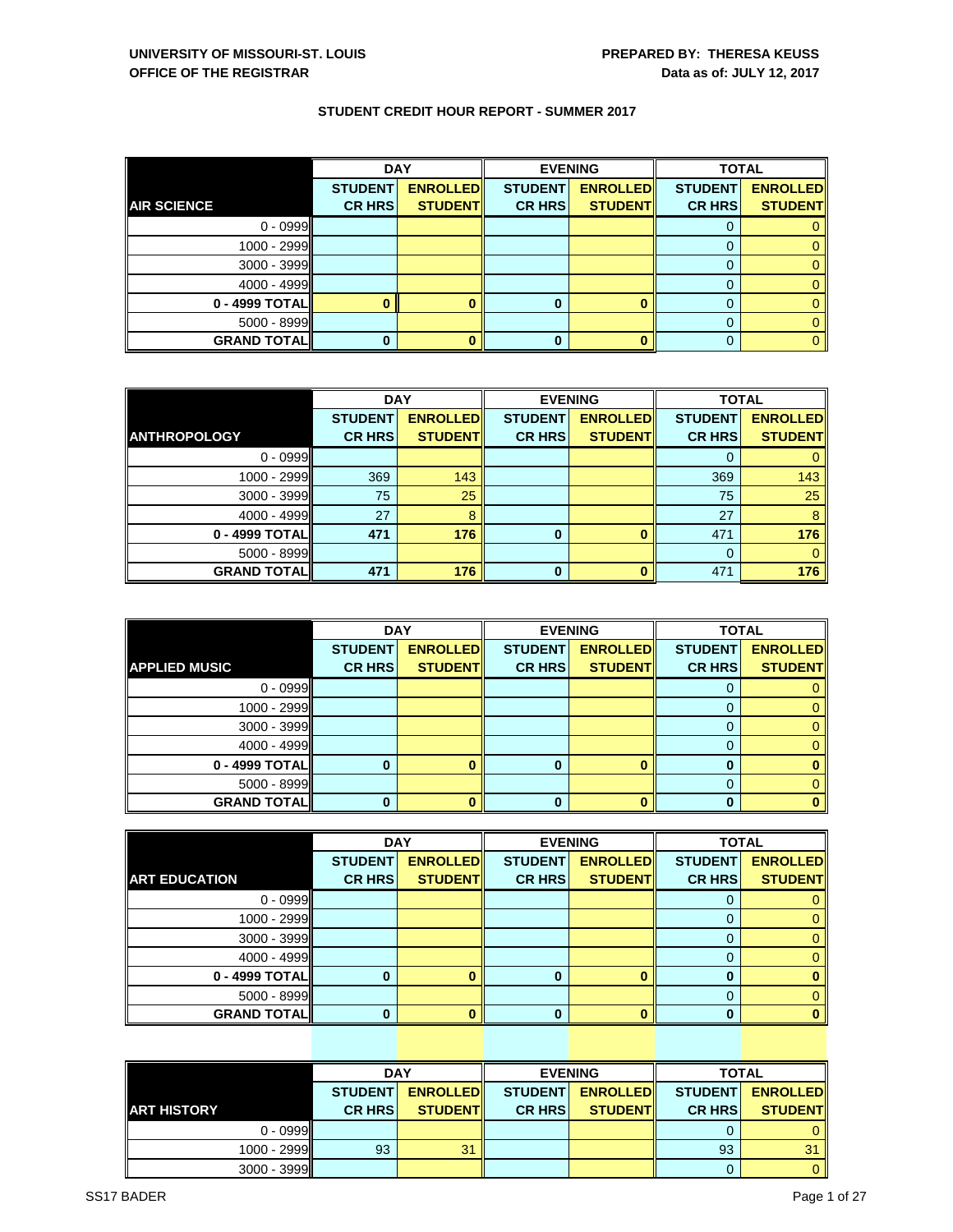| 4000 - 4999        |    |                  |  |    |  |
|--------------------|----|------------------|--|----|--|
| $0 - 4999$ TOTAL   | 93 | 24<br>- 12       |  | 93 |  |
| $5000 - 8999$      |    |                  |  |    |  |
| <b>GRAND TOTAL</b> | 93 | 24<br><b>SOF</b> |  | 93 |  |

|                    | <b>DAY</b>     |                 | <b>EVENING</b> |                 | <b>TOTAL</b>   |                 |
|--------------------|----------------|-----------------|----------------|-----------------|----------------|-----------------|
|                    | <b>STUDENT</b> | <b>ENROLLED</b> | <b>STUDENT</b> | <b>ENROLLED</b> | <b>STUDENT</b> | <b>ENROLLED</b> |
| <b>ASTRONOMY</b>   | <b>CR HRS</b>  | <b>STUDENT</b>  | <b>CR HRS</b>  | <b>STUDENT</b>  | <b>CR HRS</b>  | <b>STUDENT</b>  |
| $0 - 0999$         |                |                 |                |                 |                |                 |
| 1000 - 2999        | 42             | 14              |                |                 | 42             | 14              |
| 3000 - 3999        |                |                 |                |                 | $\Omega$       | 0               |
| 4000 - 4999        |                |                 |                |                 | 0              | 0               |
| 0 - 4999 TOTAL     | 42             | 14              | $\bf{0}$       |                 | 42             | 14              |
| 5000 - 8999        |                |                 |                |                 | $\Omega$       | 0               |
| <b>GRAND TOTAL</b> | 42             | 14              | 0              |                 | 42             | 14              |

| STUDENT <mark>  ENROLLED </mark>   STUDENT <mark>  ENROLLED </mark>   STUDENT  <mark>ENROLLED </mark> |  |  |  |
|-------------------------------------------------------------------------------------------------------|--|--|--|
|-------------------------------------------------------------------------------------------------------|--|--|--|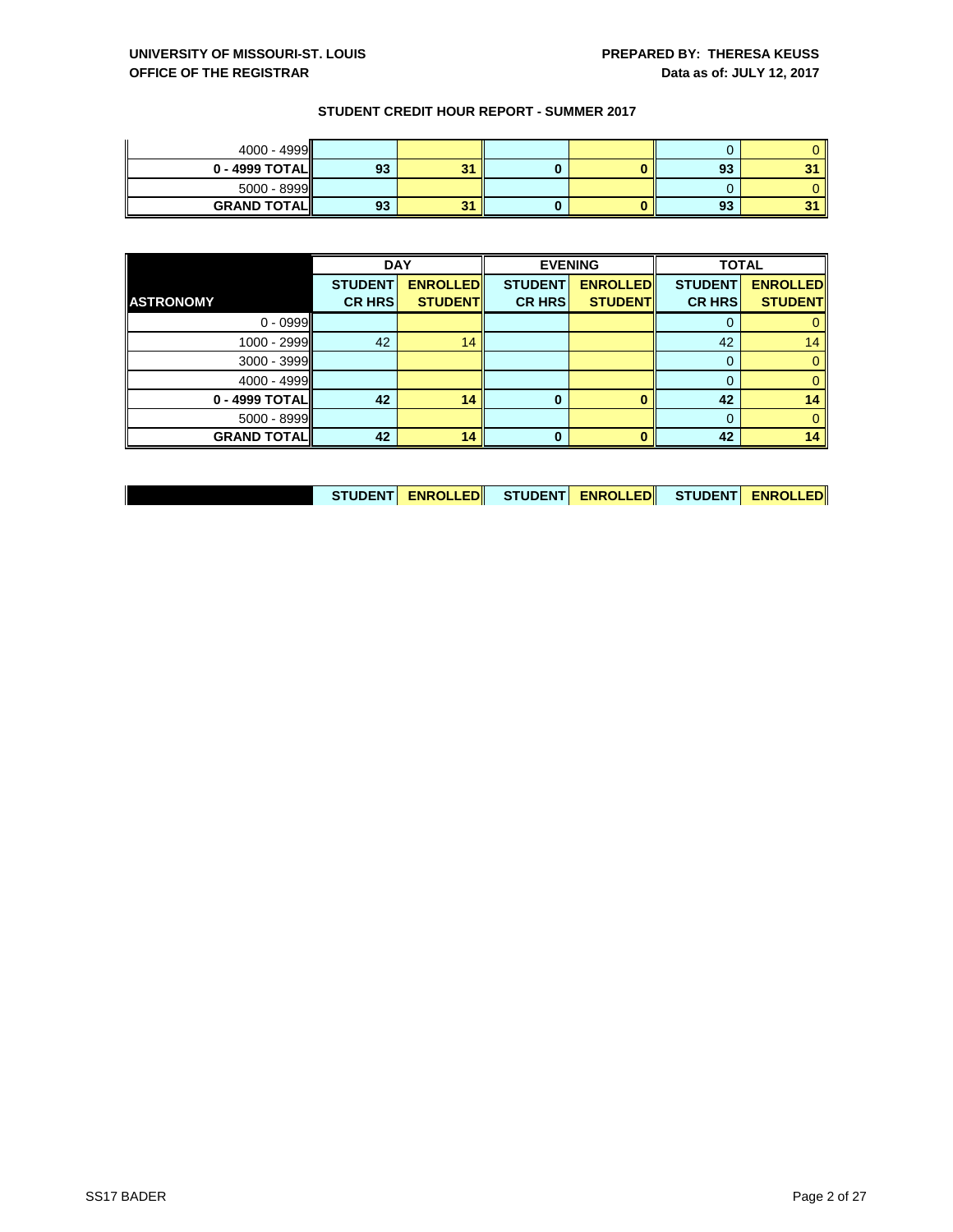| <b>ATMOSPHERIC SCIENCE</b> | CR HRS | <b>STUDENT</b> | <b>CR HRS</b> | <b>STUDENT</b> | CR HRS | <b>STUDENT</b> |
|----------------------------|--------|----------------|---------------|----------------|--------|----------------|
| $0 - 0999$                 |        |                |               |                |        |                |
| 1000 - 2999                |        |                |               |                |        |                |
| 3000 - 3999                |        |                |               |                |        |                |
| $4000 - 4999$              |        |                |               |                |        |                |
| 0 - 4999 TOTAL             |        |                |               |                |        |                |
| 5000 - 8999                |        |                |               |                |        |                |
| <b>GRAND TOTALI</b>        |        |                |               |                |        |                |

|                    | <b>DAY</b>                      |                                   |                                 | <b>EVENING</b>                    |                                 | <b>TOTAL</b>                      |  |
|--------------------|---------------------------------|-----------------------------------|---------------------------------|-----------------------------------|---------------------------------|-----------------------------------|--|
| <b>BIOLOGY</b>     | <b>STUDENT</b><br><b>CR HRS</b> | <b>ENROLLED</b><br><b>STUDENT</b> | <b>STUDENT</b><br><b>CR HRS</b> | <b>ENROLLED</b><br><b>STUDENT</b> | <b>STUDENT</b><br><b>CR HRS</b> | <b>ENROLLED</b><br><b>STUDENT</b> |  |
| $0 - 0999$         |                                 |                                   |                                 |                                   | 0                               |                                   |  |
| 1000 - 2999        | 214                             | 60                                |                                 |                                   | 214                             | 60                                |  |
| 3000 - 3999        | 303                             | 101                               |                                 |                                   | 303                             | 101                               |  |
| 4000 - 4999        | 74                              | 26                                | 45                              | 15                                | 119                             | 41                                |  |
| 0 - 4999 TOTAL     | 591                             | 187                               | 45                              | 15                                | 636                             | 202                               |  |
| 5000 - 8999        | 12                              | 9                                 |                                 |                                   | 12                              | 9                                 |  |
| <b>GRAND TOTAL</b> | 603                             | 196                               | 45                              | 15                                | 648                             | 211                               |  |

|                               |                | <b>DAY</b>      | <b>EVENING</b> |                 | <b>TOTAL</b>   |                 |  |
|-------------------------------|----------------|-----------------|----------------|-----------------|----------------|-----------------|--|
|                               | <b>STUDENT</b> | <b>ENROLLED</b> | <b>STUDENT</b> | <b>ENROLLED</b> | <b>STUDENT</b> | <b>ENROLLED</b> |  |
| <b>CHEMISTRY</b>              | <b>CR HRS</b>  | <b>STUDENT</b>  | <b>CR HRS</b>  | <b>STUDENT</b>  | <b>CR HRS</b>  | <b>STUDENT</b>  |  |
| $0 - 0999$                    |                |                 |                |                 | $\mathbf 0$    | $\mathbf{0}$    |  |
| 1000 - 2999                   | 375            | 110             | 330            | 110             | 705            | 220             |  |
| 3000 - 3999                   | 14             | 7               |                |                 | 14             |                 |  |
| 4000 - 4999                   |                |                 | 27             | 9               | 27             | 9               |  |
| 0 - 4999 TOTAL                | 389            | 117             | 357            | 119             | 746            | 236             |  |
| 5000 - 8999                   | 48             | 34              |                |                 | 48             | 34              |  |
| <b>GRAND TOTAL</b>            | 437            | 151             | 357            | 119             | 794            | 270             |  |
|                               |                |                 |                |                 |                |                 |  |
|                               |                | <b>DAY</b>      | <b>EVENING</b> |                 | <b>TOTAL</b>   |                 |  |
|                               | <b>STUDENT</b> | <b>ENROLLED</b> | <b>STUDENT</b> | <b>ENROLLED</b> | <b>STUDENT</b> | <b>ENROLLED</b> |  |
| <b>CHILD ADVOCACY STUDIES</b> | <b>CR HRS</b>  | <b>STUDENT</b>  | <b>CR HRS</b>  | <b>STUDENT</b>  | <b>CR HRS</b>  | <b>STUDENT</b>  |  |
| $0 - 0999$                    |                |                 |                |                 | $\mathbf 0$    | $\mathbf 0$     |  |
| 1000 - 2999                   |                |                 |                |                 | $\mathbf 0$    | $\mathbf 0$     |  |
| 3000 - 3999                   |                |                 |                |                 | $\overline{0}$ | $\mathbf 0$     |  |
| 4000 - 4999                   |                |                 |                |                 | $\mathbf 0$    | $\mathbf{0}$    |  |
| 0 - 4999 TOTAL                | $\mathbf{0}$   | $\bf{0}$        | $\mathbf{0}$   | $\bf{0}$        | $\bf{0}$       | $\mathbf{0}$    |  |
| 5000 - 8999                   |                |                 |                |                 | $\mathbf{0}$   | $\mathbf{0}$    |  |
| <b>GRAND TOTAL</b>            | $\bf{0}$       | $\bf{0}$        | $\bf{0}$       | $\bf{0}$        | $\bf{0}$       | $\bf{0}$        |  |

|                | <b>DAY</b>     |                 |                | <b>EVENING</b>  | <b>TOTAL</b>   |                 |
|----------------|----------------|-----------------|----------------|-----------------|----------------|-----------------|
|                | <b>STUDENT</b> | <b>ENROLLED</b> | <b>STUDENT</b> | <b>ENROLLED</b> | <b>STUDENT</b> | <b>ENROLLED</b> |
| <b>CHINESE</b> | <b>CR HRS</b>  | <b>STUDENTI</b> | <b>CR HRS</b>  | <b>STUDENT</b>  | <b>CR HRS</b>  | <b>STUDENT</b>  |
| $0 - 0999$     |                |                 |                |                 |                |                 |
| 1000 - 2999    |                |                 |                |                 |                |                 |
| $3000 - 3999$  |                |                 |                |                 |                |                 |
| $4000 - 4999$  |                |                 |                |                 |                | $\Omega$        |
| 0 - 4999 TOTAL |                |                 |                |                 |                |                 |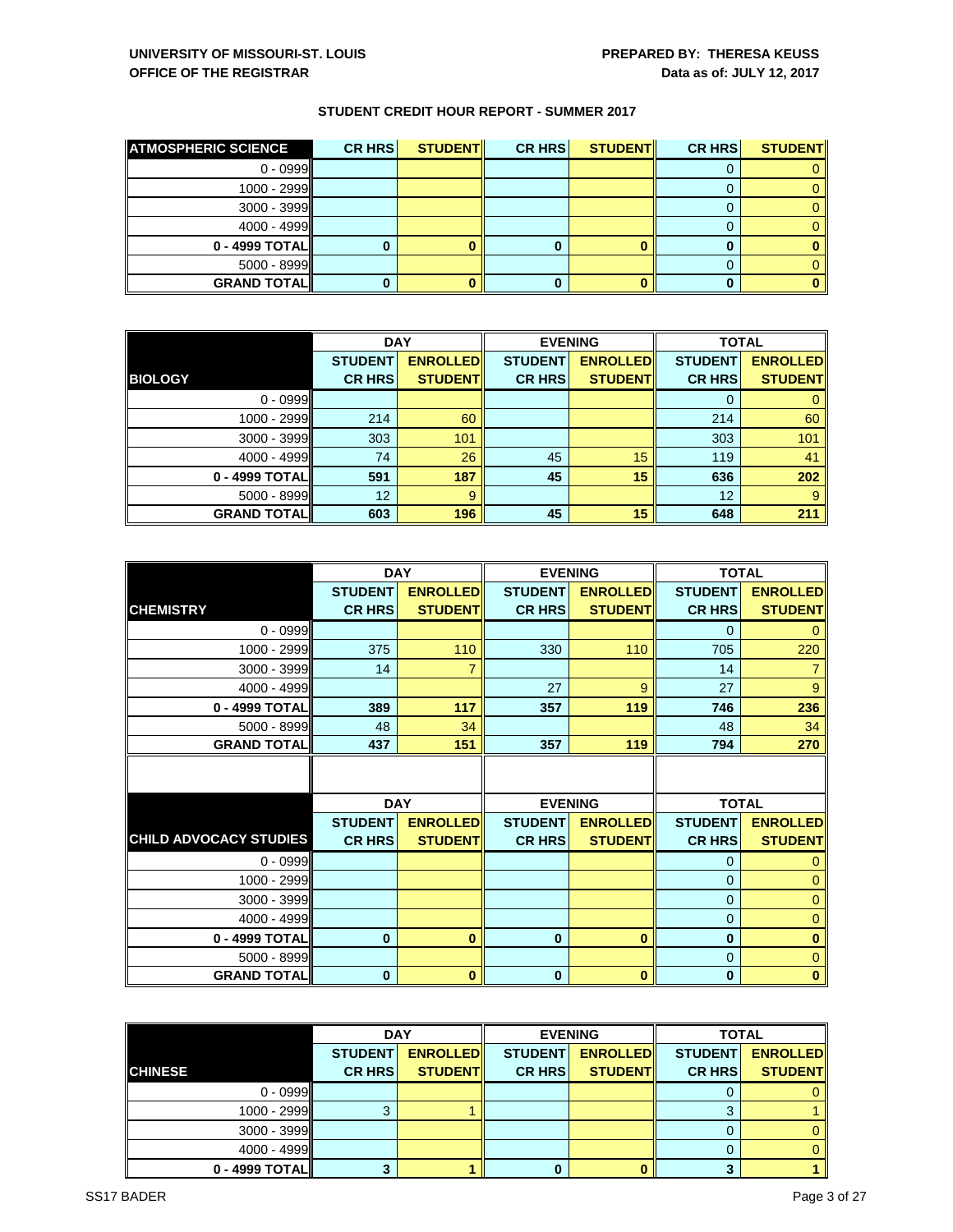| 8999<br>5000            |  |  |  |
|-------------------------|--|--|--|
| <b>GRAND TOTAI</b><br>. |  |  |  |

|                      | <b>DAY</b>     |                 |                | <b>EVENING</b>  | <b>TOTAL</b>   |                 |
|----------------------|----------------|-----------------|----------------|-----------------|----------------|-----------------|
|                      | <b>STUDENT</b> | <b>ENROLLED</b> | <b>STUDENT</b> | <b>ENROLLED</b> | <b>STUDENT</b> | <b>ENROLLED</b> |
| <b>COMMUNICATION</b> | <b>CR HRS</b>  | <b>STUDENT</b>  | <b>CR HRS</b>  | <b>STUDENT</b>  | <b>CR HRS</b>  | <b>STUDENT</b>  |
| $0 - 0999$           |                |                 |                |                 | O              | 0               |
| 1000 - 2999          | 432            | 144             |                |                 | 432            | 144             |
| 3000 - 3999          | 294            | 98              |                |                 | 294            | 98              |
| 4000 - 4999          | 78             | 20              |                |                 | 78             | 20              |
| 0 - 4999 TOTAL       | 804            | 262             | 0              |                 | 804            | 262             |
| $5000 - 8999$        | 12             |                 |                |                 | 12             |                 |
| <b>GRAND TOTAL</b>   | 816            | 266             | 0              |                 | 816            | 266             |

|                         | <b>DAY</b>     |                 |                | <b>EVENING</b>  | <b>TOTAL</b>   |                 |
|-------------------------|----------------|-----------------|----------------|-----------------|----------------|-----------------|
|                         | <b>STUDENT</b> | <b>ENROLLED</b> | <b>STUDENT</b> | <b>ENROLLED</b> | <b>STUDENT</b> | <b>ENROLLED</b> |
| <b>COMPUTER SCIENCE</b> | <b>CR HRS</b>  | <b>STUDENT</b>  | <b>CR HRS</b>  | <b>STUDENT</b>  | <b>CR HRS</b>  | <b>STUDENT</b>  |
| $0 - 0999$              |                |                 |                |                 | 0              |                 |
| 1000 - 2999             | 210            | 70              | 87             | 29              | 297            | 99              |
| $3000 - 3999$           |                |                 | 33             | 11              | 33             |                 |
| 4000 - 4999             | 9              | 3               | 171            | 57              | 180            | 60              |
| 0 - 4999 TOTAL          | 219            | 73              | 291            | 97              | 510            | 170             |
| $5000 - 8999$           | 25             | 9               |                |                 | 25             | 9               |
| <b>GRAND TOTALI</b>     | 244            | 82              | 291            | 97              | 535            | 179             |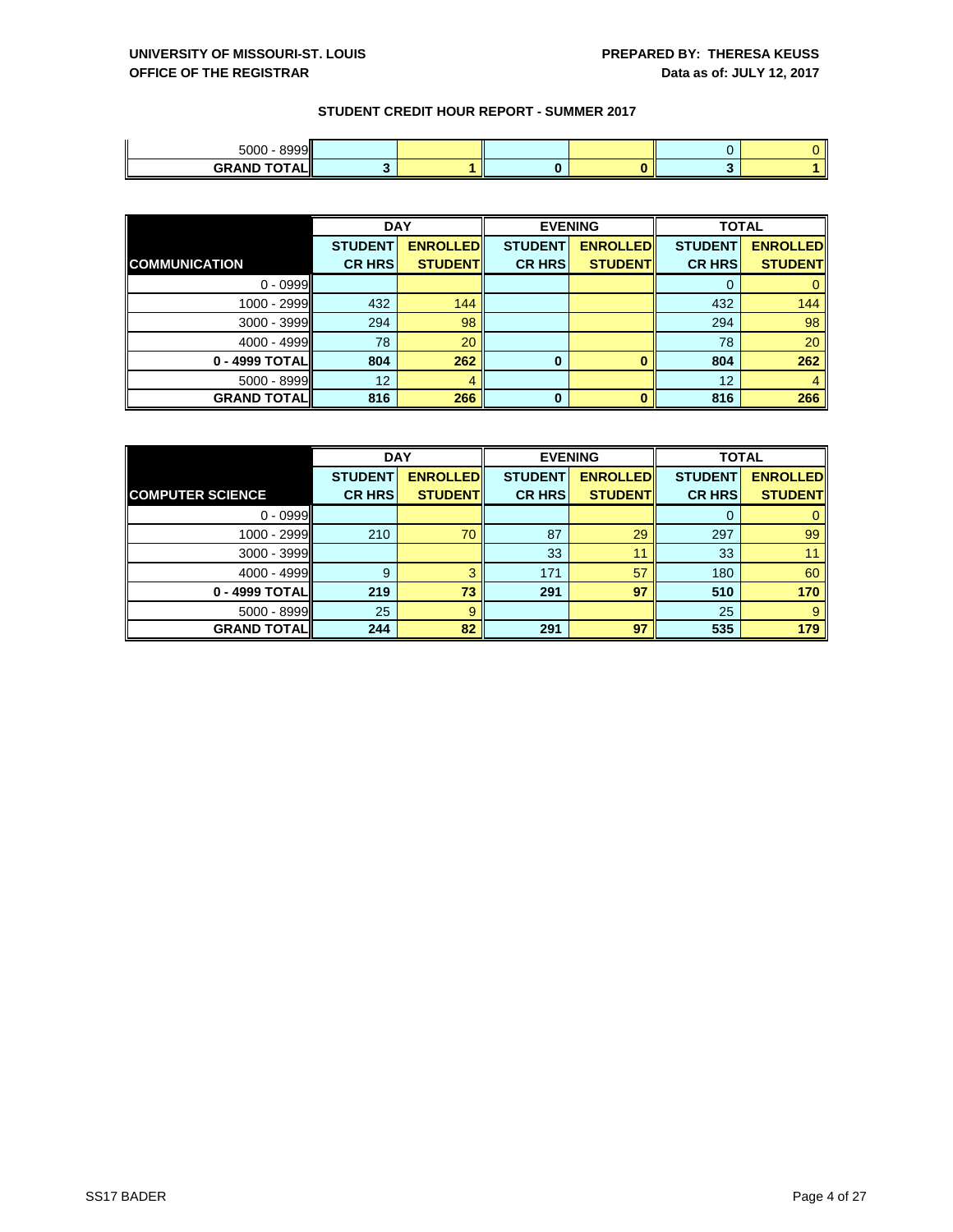|                         | <b>DAY</b>     |                 |                | <b>EVENING</b>  | <b>TOTAL</b>   |                 |
|-------------------------|----------------|-----------------|----------------|-----------------|----------------|-----------------|
|                         | <b>STUDENT</b> | <b>ENROLLED</b> | <b>STUDENT</b> | <b>ENROLLED</b> | <b>STUDENT</b> | <b>ENROLLED</b> |
| <b>CRIMINAL JUSTICE</b> | <b>CR HRS</b>  | <b>STUDENT</b>  | <b>CR HRS</b>  | <b>STUDENT</b>  | <b>CR HRS</b>  | <b>STUDENT</b>  |
| $0 - 0999$              |                |                 |                |                 |                |                 |
| 1000 - 2999             | 381            | 122             |                |                 | 381            | 122             |
| $3000 - 3999$           | 62             | 21              |                |                 | 62             | 21              |
| 4000 - 4999             | 57             | 19              |                |                 | 57             | 19              |
| $0 - 4999$ TOTAL        | 500            | 162             | $\bf{0}$       |                 | 500            | 162             |
| $5000 - 8999$           | 4              | ≘               |                |                 | 4              |                 |
| <b>GRAND TOTAL</b>      | 504            | 164             | $\bf{0}$       |                 | 504            | 164             |

|                    | <b>DAY</b>     |                 |                | <b>EVENING</b>  | <b>TOTAL</b>   |                 |
|--------------------|----------------|-----------------|----------------|-----------------|----------------|-----------------|
|                    | <b>STUDENT</b> | <b>ENROLLED</b> | <b>STUDENT</b> | <b>ENROLLED</b> | <b>STUDENT</b> | <b>ENROLLED</b> |
| <b>ECONOMICS</b>   | <b>CR HRS</b>  | <b>STUDENT</b>  | <b>CR HRS</b>  | <b>STUDENT</b>  | <b>CR HRS</b>  | <b>STUDENT</b>  |
| $0 - 0999$         |                |                 |                |                 | O              |                 |
| 1000 - 2999        | 93             | 31              | 81             | 27              | 174            | 58              |
| 3000 - 3999        |                |                 |                |                 | 0              |                 |
| 4000 - 4999        |                | 3               | 18             | 6               | 25             |                 |
| 0 - 4999 TOTAL     | 100            | 34              | 99             | 33              | 199            | 67              |
| 5000 - 8999        | 18             | 6               |                |                 | 18             | 6               |
| <b>GRAND TOTAL</b> | 118            | 40              | 99             | 33              | 217            | 73              |

|                    | <b>DAY</b>     |                 | <b>EVENING</b> |                 | <b>TOTAL</b>   |                 |
|--------------------|----------------|-----------------|----------------|-----------------|----------------|-----------------|
|                    | <b>STUDENT</b> | <b>ENROLLED</b> | <b>STUDENT</b> | <b>ENROLLED</b> | <b>STUDENT</b> | <b>ENROLLED</b> |
| <b>ENGLISH</b>     | <b>CR HRS</b>  | <b>STUDENT</b>  | <b>CR HRS</b>  | <b>STUDENT</b>  | <b>CR HRS</b>  | <b>STUDENT</b>  |
| $0 - 0999$         |                |                 |                |                 | 0              | 0               |
| 1000 - 2999        | 66             | 22              |                |                 | 66             | 22              |
| $3000 - 3999$      | 784            | 262             |                |                 | 784            | 262             |
| $4000 - 4999$      | 45             | 15              | 9              | 3               | 54             | 18              |
| 0 - 4999 TOTAL     | 895            | 299             | 9              | 3               | 904            | 302             |
| $5000 - 8999$      | 115            | 34              |                |                 | 115            | 34              |
| <b>GRAND TOTAL</b> | 1,010          | 333             | 9              |                 | 1,019          | 336             |

|                             |                | <b>DAY</b>      |                | <b>EVENING</b>  | <b>TOTAL</b>   |                 |
|-----------------------------|----------------|-----------------|----------------|-----------------|----------------|-----------------|
| <b>ENGLISH FOR ACADEMIC</b> | <b>STUDENT</b> | <b>ENROLLED</b> | <b>STUDENT</b> | <b>ENROLLED</b> | <b>STUDENT</b> | <b>ENROLLED</b> |
| <b>PURPOSES</b>             | <b>CR HRSI</b> | <b>STUDENT</b>  | <b>CR HRS</b>  | <b>STUDENTI</b> | <b>CR HRSI</b> | <b>STUDENT</b>  |
| $0 - 0999$                  |                |                 |                |                 |                |                 |
| 1000 - 2999II               |                |                 |                |                 |                |                 |
| $3000 - 3999$               |                |                 |                |                 |                |                 |
| $4000 - 4999$               |                |                 |                |                 |                |                 |
| 0 - 4999 TOTAL              |                |                 |                |                 |                |                 |
| $5000 - 8999$               |                |                 |                |                 |                |                 |
| <b>GRAND TOTAL</b>          | 0              |                 | 0              |                 |                | 0               |

|                     | <b>DAY</b>     |                  |                | <b>EVENING</b>   | <b>TOTAL</b>    |                 |
|---------------------|----------------|------------------|----------------|------------------|-----------------|-----------------|
| <b>ENSEMBLE</b>     | <b>STUDENT</b> | <b>ENROLLEDI</b> | <b>STUDENT</b> | <b>ENROLLEDI</b> | <b>STUDENTI</b> | <b>ENROLLED</b> |
| <b>IPERFORMANCE</b> | <b>CR HRSI</b> | <b>STUDENTI</b>  | <b>CR HRSI</b> | <b>STUDENTI</b>  | <b>CR HRSI</b>  | <b>STUDENT</b>  |
| $0 - 0999$          |                |                  |                |                  |                 |                 |
| $1000 - 2999$       |                |                  |                |                  |                 |                 |
| $3000 - 3999$       |                |                  |                |                  |                 |                 |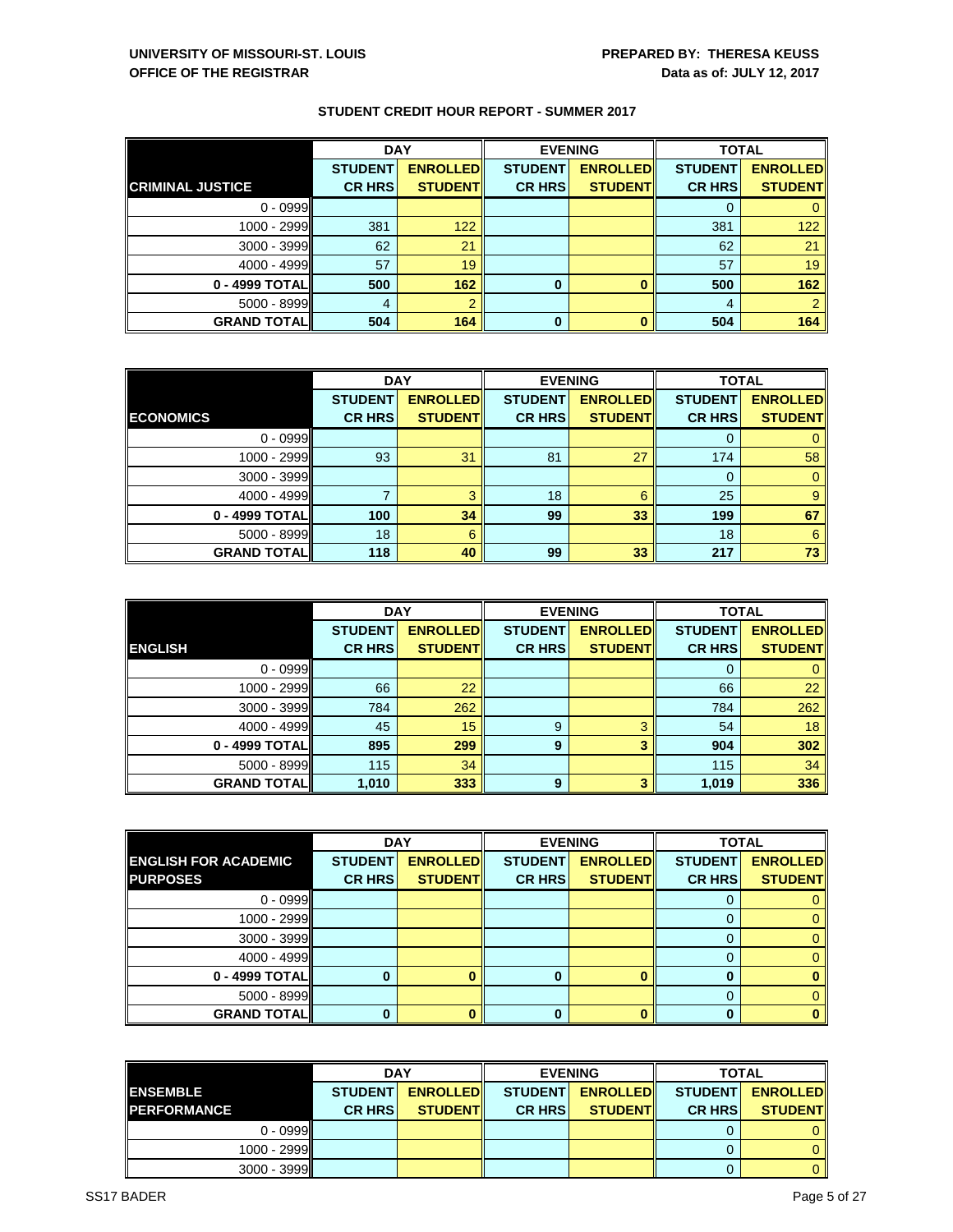| $0 - 4999$ TOTAL $\parallel$ |  |
|------------------------------|--|
|                              |  |
| $5000 - 8999$                |  |
| <b>GRAND TOTALI</b>          |  |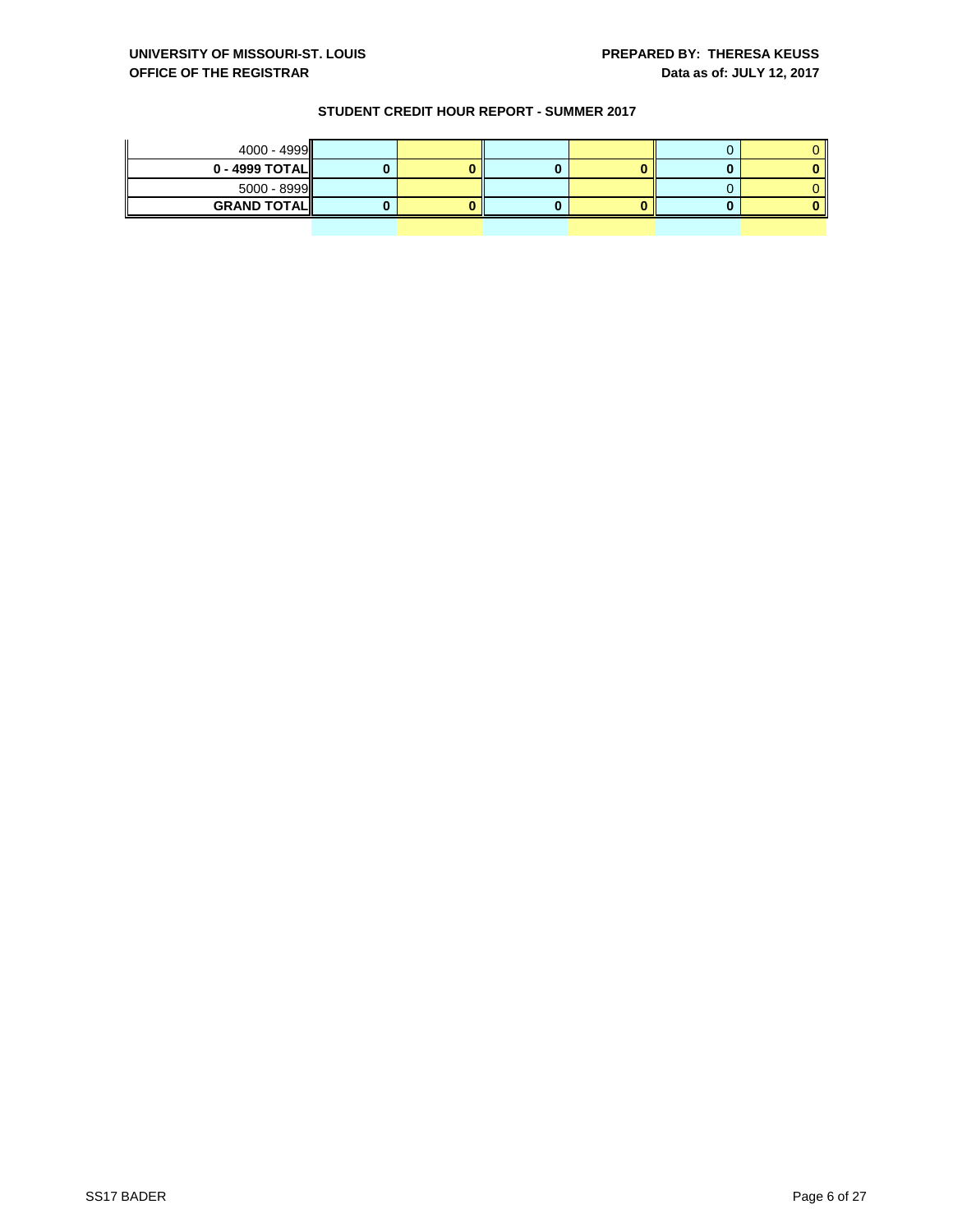|                         |                | <b>DAY</b>      |                | <b>EVENING</b>  | <b>TOTAL</b>   |                 |
|-------------------------|----------------|-----------------|----------------|-----------------|----------------|-----------------|
|                         | <b>STUDENT</b> | <b>ENROLLED</b> | <b>STUDENT</b> | <b>ENROLLED</b> | <b>STUDENT</b> | <b>ENROLLED</b> |
| <b>FOREIGN LANGUAGE</b> | <b>CR HRS</b>  | <b>STUDENT</b>  | <b>CR HRS</b>  | <b>STUDENT</b>  | <b>CR HRS</b>  | <b>STUDENT</b>  |
| $0 - 0999$              |                |                 |                |                 |                |                 |
| 1000 - 2999             |                |                 |                |                 |                |                 |
| 3000 - 3999             |                |                 |                |                 |                |                 |
| 4000 - 4999             |                |                 |                |                 |                |                 |
| 0 - 4999 TOTAL          | 0              |                 | 0              |                 | 0              |                 |
| $5000 - 8999$           |                |                 |                |                 |                |                 |
| <b>GRAND TOTAL</b>      | 0              |                 | 0              |                 | 0              |                 |

|                    | <b>DAY</b>     |                 |                | <b>EVENING</b>  | <b>TOTAL</b>   |                 |
|--------------------|----------------|-----------------|----------------|-----------------|----------------|-----------------|
|                    | <b>STUDENT</b> | <b>ENROLLED</b> | <b>STUDENT</b> | <b>ENROLLED</b> | <b>STUDENT</b> | <b>ENROLLED</b> |
| <b>FRENCH</b>      | <b>CR HRS</b>  | <b>STUDENT</b>  | <b>CR HRS</b>  | <b>STUDENT</b>  | <b>CR HRS</b>  | <b>STUDENT</b>  |
| $0 - 0999$         |                |                 |                |                 |                |                 |
| 1000 - 2999        | 165            | 43              |                |                 | 165            | 43              |
| $3000 - 3999$      |                |                 |                |                 | $\Omega$       |                 |
| 4000 - 4999        |                |                 |                |                 |                |                 |
| 0 - 4999 TOTAL     | 165            | 43              | 0              |                 | 165            | 43              |
| 5000 - 8999        |                |                 |                |                 | $\Omega$       |                 |
| <b>GRAND TOTAL</b> | 165            | 43              | 0              |                 | 165            | 43              |

|                    | <b>DAY</b>     |                 | <b>EVENING</b> |                 | <b>TOTAL</b>   |                 |
|--------------------|----------------|-----------------|----------------|-----------------|----------------|-----------------|
|                    | <b>STUDENT</b> | <b>ENROLLED</b> | <b>STUDENT</b> | <b>ENROLLED</b> | <b>STUDENT</b> | <b>ENROLLED</b> |
| <b>GEOGRAPHY</b>   | <b>CR HRS</b>  | <b>STUDENT</b>  | <b>CR HRS</b>  | <b>STUDENT</b>  | <b>CR HRS</b>  | <b>STUDENT</b>  |
| $0 - 0999$         |                |                 |                |                 | 0              | 0               |
| 1000 - 2999        | 114            | 38              |                |                 | 114            | 38              |
| $3000 - 3999$      |                |                 |                |                 | 0              | 0               |
| 4000 - 4999        |                |                 |                |                 | 0              | $\mathbf{0}$    |
| 0 - 4999 TOTAL     | 114            | 38              | $\bf{0}$       |                 | 114            | 38              |
| $5000 - 8999$      |                |                 |                |                 | $\Omega$       | 0               |
| <b>GRAND TOTAL</b> | 114            | 38              | 0              |                 | 114            | 38              |

|                     | <b>DAY</b>                      |                                   |                                 | <b>EVENING</b>                    | <b>TOTAL</b>                    |                                   |
|---------------------|---------------------------------|-----------------------------------|---------------------------------|-----------------------------------|---------------------------------|-----------------------------------|
| <b>GEOLOGY</b>      | <b>STUDENT</b><br><b>CR HRS</b> | <b>ENROLLED</b><br><b>STUDENT</b> | <b>STUDENT</b><br><b>CR HRS</b> | <b>ENROLLED</b><br><b>STUDENT</b> | <b>STUDENT</b><br><b>CR HRS</b> | <b>ENROLLED</b><br><b>STUDENT</b> |
|                     |                                 |                                   |                                 |                                   |                                 |                                   |
| $0 - 0999$          |                                 |                                   |                                 |                                   |                                 | 0                                 |
| 1000 - 2999         |                                 |                                   | 63                              | 19                                | 63                              | 19                                |
| $3000 - 3999$       |                                 |                                   |                                 |                                   |                                 | $\mathbf{0}$                      |
| $4000 - 4999$       |                                 |                                   |                                 |                                   |                                 | $\mathbf{0}$                      |
| 0 - 4999 TOTAL      | 0                               |                                   | 63                              | 19                                | 63                              | 19                                |
| $5000 - 8999$       |                                 |                                   |                                 |                                   | 0                               | $\mathbf{0}$                      |
| <b>GRAND TOTALI</b> | 0                               |                                   | 63                              | 19                                | 63                              | 19                                |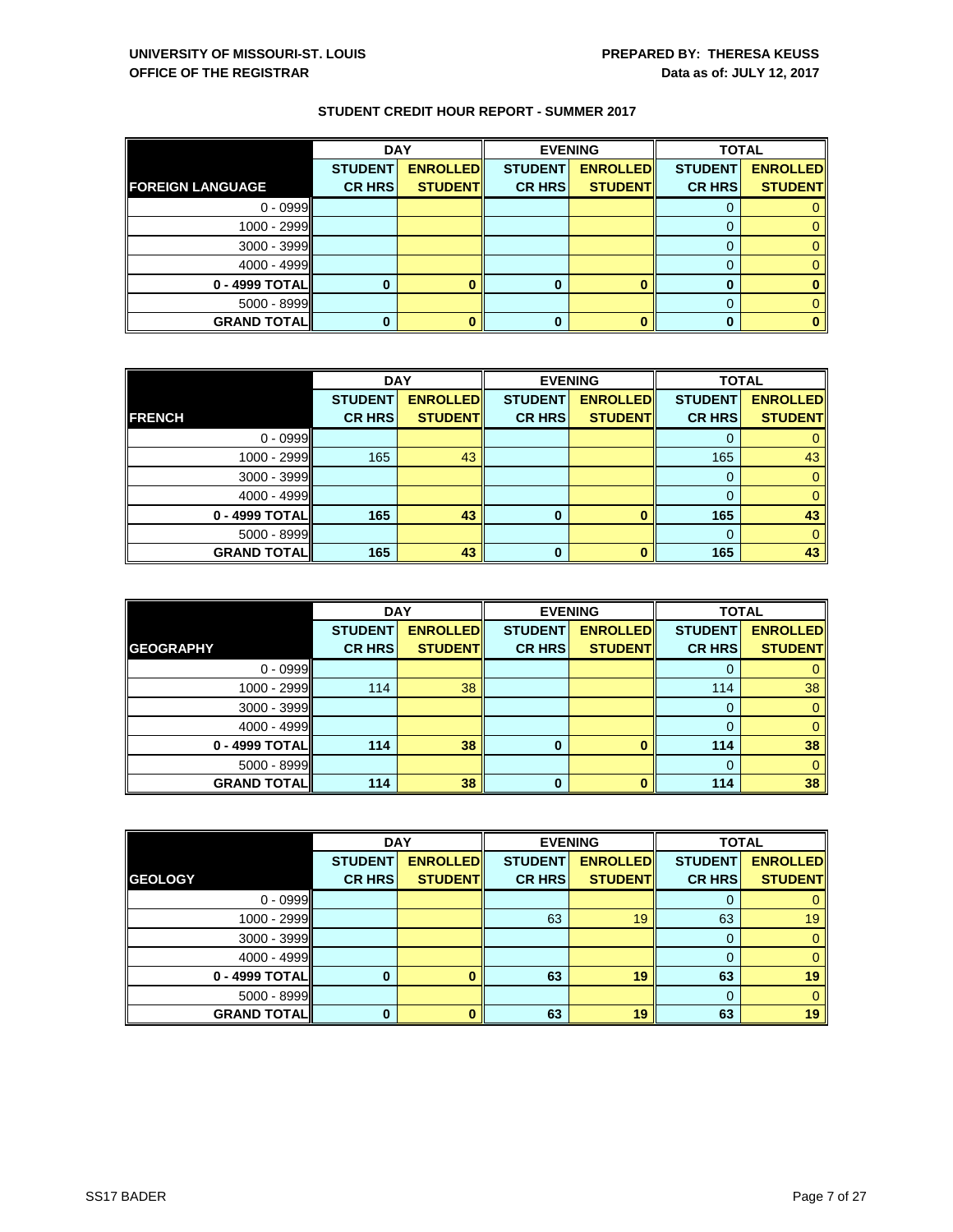|                    | <b>DAY</b>     |                 |                | <b>EVENING</b>  | <b>TOTAL</b>   |                 |
|--------------------|----------------|-----------------|----------------|-----------------|----------------|-----------------|
|                    | <b>STUDENT</b> | <b>ENROLLED</b> | <b>STUDENT</b> | <b>ENROLLED</b> | <b>STUDENT</b> | <b>ENROLLED</b> |
| <b>GERMAN</b>      | <b>CR HRS</b>  | <b>STUDENT</b>  | <b>CR HRS</b>  | <b>STUDENT</b>  | <b>CR HRS</b>  | <b>STUDENT</b>  |
| $0 - 0999$         |                |                 |                |                 |                |                 |
| 1000 - 2999        |                |                 |                |                 |                |                 |
| $3000 - 3999$      | 3              |                 |                |                 | 3              |                 |
| 4000 - 4999        | 9              |                 |                |                 | 9              |                 |
| 0 - 4999 TOTAL     | 12             |                 | 0              |                 | 12             |                 |
| 5000 - 8999        | 9              |                 |                |                 | 9              |                 |
| <b>GRAND TOTAL</b> | 21             |                 | 0              |                 | 21             |                 |

|                    | <b>DAY</b>     |                 | <b>EVENING</b> |                 | <b>TOTAL</b>   |                 |
|--------------------|----------------|-----------------|----------------|-----------------|----------------|-----------------|
|                    | <b>STUDENT</b> | <b>ENROLLED</b> | <b>STUDENT</b> | <b>ENROLLED</b> | <b>STUDENT</b> | <b>ENROLLED</b> |
| <b>GERONTOLOGY</b> | <b>CR HRS</b>  | <b>STUDENT</b>  | <b>CR HRS</b>  | <b>STUDENT</b>  | <b>CR HRS</b>  | <b>STUDENT</b>  |
| $0 - 0999$         |                |                 |                |                 | O              |                 |
| 1000 - 2999        | 6              |                 |                |                 | 6              |                 |
| 3000 - 3999        | 9              | з               |                |                 | 9              |                 |
| 4000 - 4999        | 15             | 5               |                |                 | 15             | 5               |
| 0 - 4999 TOTAL     | 30             | 10              | $\bf{0}$       |                 | 30             | 10              |
| 5000 - 8999        | 15             | 5               |                |                 | 15             | 5               |
| <b>GRAND TOTAL</b> | 45             | 15              | 0              |                 | 45             | 15              |

|                             | <b>DAY</b>     |                 | <b>EVENING</b> |                 | <b>TOTAL</b>   |                 |
|-----------------------------|----------------|-----------------|----------------|-----------------|----------------|-----------------|
|                             | <b>STUDENT</b> | <b>ENROLLED</b> | <b>STUDENT</b> | <b>ENROLLED</b> | <b>STUDENT</b> | <b>ENROLLED</b> |
| <b>GREEK ANCIENT/MODERN</b> | <b>CR HRS</b>  | <b>STUDENT</b>  | <b>CR HRS</b>  | <b>STUDENT</b>  | <b>CR HRS</b>  | <b>STUDENT</b>  |
| $0 - 0999$                  |                |                 |                |                 | U              |                 |
| 1000 - 2999                 |                |                 |                |                 |                |                 |
| $3000 - 3999$               |                |                 |                |                 |                |                 |
| $4000 - 4999$               |                |                 |                |                 | 0              |                 |
| 0 - 4999 TOTAL              |                |                 | n              |                 |                |                 |
| $5000 - 8999$               |                |                 |                |                 |                |                 |
| <b>GRAND TOTAL</b>          |                |                 |                |                 |                |                 |

|                     | <b>DAY</b>                      |                                   | <b>EVENING</b>                  |                                   | <b>TOTAL</b>                    |                                   |
|---------------------|---------------------------------|-----------------------------------|---------------------------------|-----------------------------------|---------------------------------|-----------------------------------|
| <b>HISTORY</b>      | <b>STUDENT</b><br><b>CR HRS</b> | <b>ENROLLED</b><br><b>STUDENT</b> | <b>STUDENT</b><br><b>CR HRS</b> | <b>ENROLLED</b><br><b>STUDENT</b> | <b>STUDENT</b><br><b>CR HRS</b> | <b>ENROLLED</b><br><b>STUDENT</b> |
| $0 - 0999$          |                                 |                                   |                                 |                                   |                                 |                                   |
|                     |                                 |                                   |                                 |                                   |                                 |                                   |
| 1000 - 2999         | 132                             | 44                                |                                 |                                   | 132                             | 44                                |
| 3000 - 3999         |                                 |                                   |                                 |                                   |                                 | $\mathbf{0}$                      |
| $4000 - 4999$       | 15 <sup>2</sup>                 |                                   |                                 |                                   | 15                              | 5                                 |
| 0 - 4999 TOTAL      | 147                             | 49                                | 0                               |                                   | 147                             | 49                                |
| 5000 - 8999         | 64                              | 19                                |                                 |                                   | 64                              | 19                                |
| <b>GRAND TOTALI</b> | 211                             | 68                                | 0                               |                                   | 211                             | 68                                |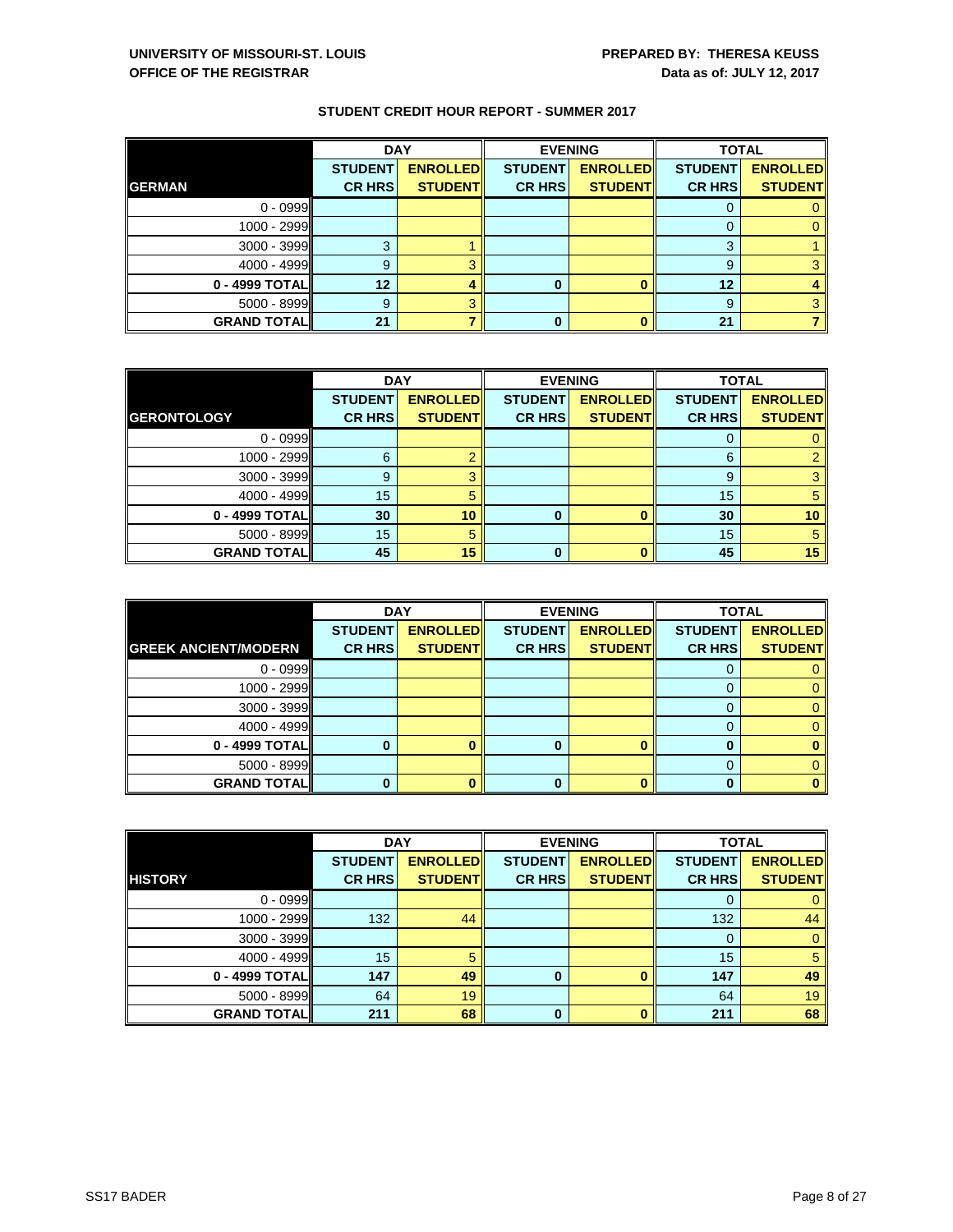|                    | <b>DAY</b>     |                 |                | <b>EVENING</b>  | <b>TOTAL</b>   |                 |
|--------------------|----------------|-----------------|----------------|-----------------|----------------|-----------------|
|                    | <b>STUDENT</b> | <b>ENROLLED</b> | <b>STUDENT</b> | <b>ENROLLED</b> | <b>STUDENT</b> | <b>ENROLLED</b> |
| <b>HONORS</b>      | <b>CR HRS</b>  | <b>STUDENT</b>  | <b>CR HRS</b>  | <b>STUDENT</b>  | <b>CR HRS</b>  | <b>STUDENT</b>  |
| $0 - 0999$         |                |                 |                |                 | O              |                 |
| 1000 - 2999        | 48             | 16              |                |                 | 48             | 16              |
| 3000 - 3999        | 18             | 6               |                |                 | 18             | 6               |
| 4000 - 4999        | 64             | 32              |                |                 | 64             | 32              |
| 0 - 4999 TOTAL     | 130            | 54              | 0              |                 | 130            | 54              |
| 5000 - 8999        |                |                 |                |                 | $\Omega$       |                 |
| <b>GRAND TOTAL</b> | 130            | 54              | 0              |                 | 130            | 54              |

|                          | <b>DAY</b>     |                 |                | <b>EVENING</b>  | <b>TOTAL</b>   |                 |
|--------------------------|----------------|-----------------|----------------|-----------------|----------------|-----------------|
|                          | <b>STUDENT</b> | <b>ENROLLED</b> | <b>STUDENT</b> | <b>ENROLLED</b> | <b>STUDENT</b> | <b>ENROLLED</b> |
| <b>INTERDISCIPLINARY</b> | <b>CR HRS</b>  | <b>STUDENT</b>  | <b>CR HRS</b>  | <b>STUDENT</b>  | <b>CR HRS</b>  | <b>STUDENT</b>  |
| $0 - 0999$               |                |                 |                |                 |                |                 |
| 1000 - 2999              |                |                 |                |                 |                |                 |
| 3000 - 3999              |                |                 |                |                 |                |                 |
| 4000 - 4999              |                |                 |                |                 |                |                 |
| 0 - 4999 TOTAL           | 0              |                 | 0              |                 |                |                 |
| $5000 - 8999$            |                |                 |                |                 |                |                 |
| <b>GRAND TOTAL</b>       | 0              |                 | 0              |                 |                |                 |

|                    | <b>DAY</b>     |                 |                | <b>EVENING</b>  | <b>TOTAL</b>   |                 |
|--------------------|----------------|-----------------|----------------|-----------------|----------------|-----------------|
|                    | <b>STUDENT</b> | <b>ENROLLED</b> | <b>STUDENT</b> | <b>ENROLLED</b> | <b>STUDENT</b> | <b>ENROLLED</b> |
| <b>ITALIAN</b>     | <b>CR HRS</b>  | <b>STUDENT</b>  | <b>CR HRS</b>  | <b>STUDENT</b>  | <b>CR HRS</b>  | <b>STUDENT</b>  |
| $0 - 0999$         |                |                 |                |                 |                |                 |
| 1000 - 2999        |                |                 |                |                 |                |                 |
| 3000 - 3999        |                |                 |                |                 |                |                 |
| 4000 - 4999        |                |                 |                |                 | 0              |                 |
| 0 - 4999 TOTAL     | 0              |                 | n              |                 | 0              |                 |
| 5000 - 8999        |                |                 |                |                 |                |                 |
| <b>GRAND TOTAL</b> | 0              |                 |                |                 |                |                 |

|                     | <b>DAY</b>     |                 |                | <b>EVENING</b>  | <b>TOTAL</b>   |                 |
|---------------------|----------------|-----------------|----------------|-----------------|----------------|-----------------|
|                     | <b>STUDENT</b> | <b>ENROLLED</b> | <b>STUDENT</b> | <b>ENROLLED</b> | <b>STUDENT</b> | <b>ENROLLED</b> |
| <b>JAPANESE</b>     | <b>CR HRS</b>  | <b>STUDENT</b>  | <b>CR HRS</b>  | <b>STUDENT</b>  | <b>CR HRS</b>  | <b>STUDENT</b>  |
| $0 - 0999$          |                |                 |                |                 |                |                 |
| 1000 - 2999         | 48             | 16              |                |                 | 48             | 16              |
| 3000 - 3999         |                |                 |                |                 |                | $\mathbf{0}$    |
| $4000 - 4999$       |                |                 |                |                 |                | $\mathbf{0}$    |
| 0 - 4999 TOTAL      | 48             | 16              | 0              |                 | 48             | 16              |
| 5000 - 8999         |                |                 |                |                 |                | $\mathbf{0}$    |
| <b>GRAND TOTALI</b> | 48             | 16              | 0              |                 | 48             | 16              |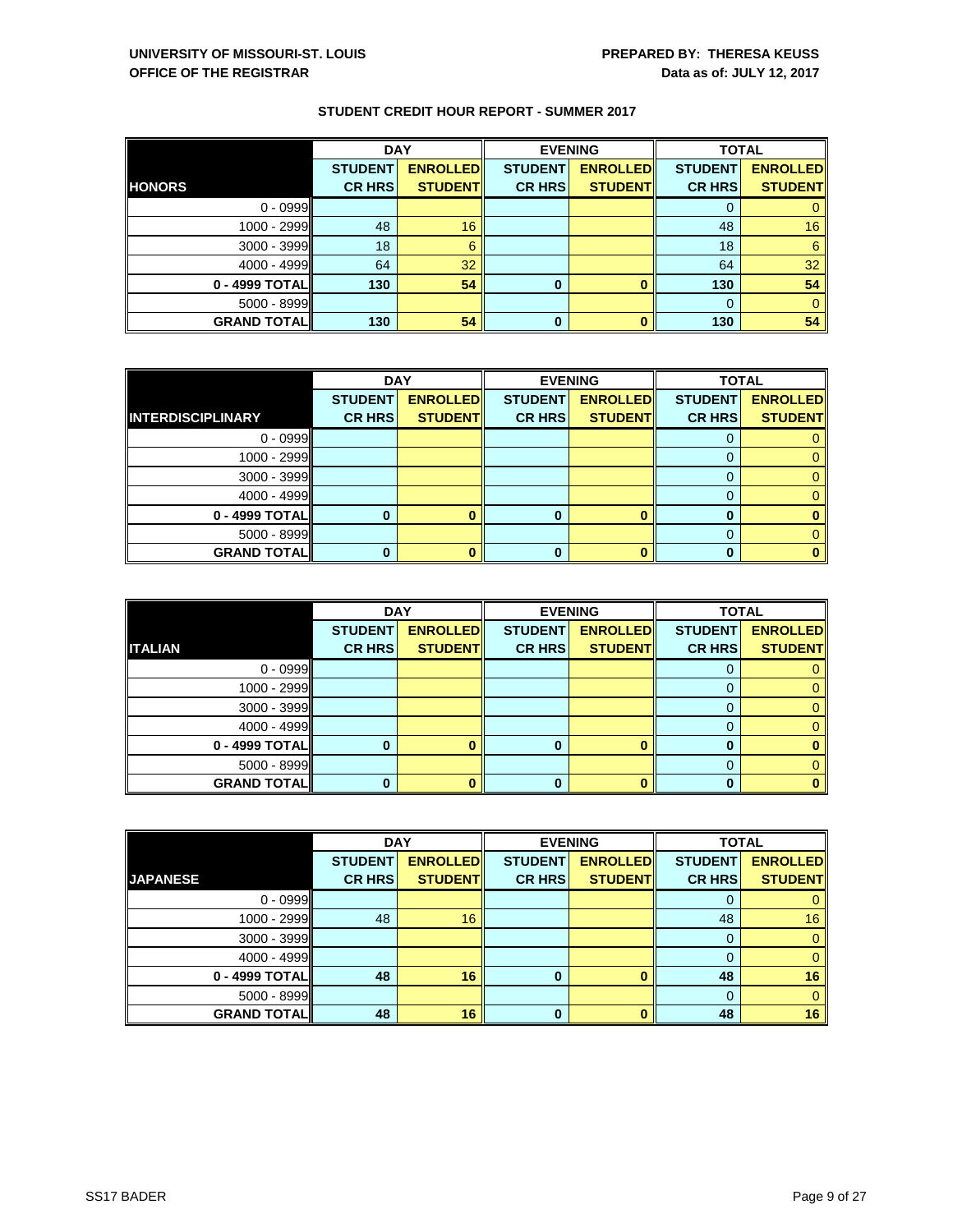|                    | <b>DAY</b>     |                 | <b>EVENING</b> |                 | <b>TOTAL</b>   |                 |
|--------------------|----------------|-----------------|----------------|-----------------|----------------|-----------------|
|                    | <b>STUDENT</b> | <b>ENROLLED</b> | <b>STUDENT</b> | <b>ENROLLED</b> | <b>STUDENT</b> | <b>ENROLLED</b> |
| <b>LATIN</b>       | <b>CR HRS</b>  | <b>STUDENT</b>  | <b>CR HRS</b>  | <b>STUDENT</b>  | <b>CR HRS</b>  | <b>STUDENT</b>  |
| $0 - 0999$         |                |                 |                |                 |                |                 |
| 1000 - 2999        |                |                 |                |                 |                |                 |
| 3000 - 3999        |                |                 |                |                 |                |                 |
| 4000 - 4999        |                |                 |                |                 | 0              |                 |
| 0 - 4999 TOTAL     | 0              |                 | 0              |                 | 0              |                 |
| $5000 - 8999$      |                |                 |                |                 |                |                 |
| <b>GRAND TOTAL</b> | 0              |                 | 0              |                 | $\bf{0}$       |                 |

|                     | <b>DAY</b>     |                  | <b>EVENING</b> |                 | <b>TOTAL</b>   |                 |
|---------------------|----------------|------------------|----------------|-----------------|----------------|-----------------|
|                     | <b>STUDENT</b> | <b>ENROLLEDI</b> | <b>STUDENT</b> | <b>ENROLLED</b> | <b>STUDENT</b> | <b>ENROLLED</b> |
| <b>IMATHEMATICS</b> | <b>CR HRS</b>  | <b>STUDENT</b>   | <b>CR HRS</b>  | <b>STUDENT</b>  | <b>CR HRS</b>  | <b>STUDENT</b>  |
| $0 - 0999$          |                |                  |                |                 |                |                 |
| 1000 - 2999         | 884            | 281              | 478            | 142             | 1,362          | 423             |
| 3000 - 3999         | 45             | 15               |                |                 | 45             | 15              |
| 4000 - 4999         | 36             | 12               |                |                 | 36             | 12              |
| 0 - 4999 TOTAL      | 965            | 308              | 478            | 142             | 1,443          | 450             |
| 5000 - 8999         | 43             | 15               |                |                 | 43             | 15              |
| <b>GRAND TOTAL</b>  | 1,008          | 323              | 478            | 142             | 1,486          | 465             |

|                     | <b>DAY</b>     |                 | <b>EVENING</b> |                 | <b>TOTAL</b>   |                 |
|---------------------|----------------|-----------------|----------------|-----------------|----------------|-----------------|
|                     | <b>STUDENT</b> | <b>ENROLLED</b> | <b>STUDENT</b> | <b>ENROLLED</b> | <b>STUDENT</b> | <b>ENROLLED</b> |
| IMEDIA STUDIES      | <b>CR HRS</b>  | <b>STUDENT</b>  | <b>CR HRS</b>  | <b>STUDENT</b>  | <b>CR HRS</b>  | <b>STUDENT</b>  |
| $0 - 0999$          |                |                 |                |                 | O              |                 |
| 1000 - 2999         | 207            | 69              |                |                 | 207            | 69              |
| $3000 - 3999$       | 232            | 75              |                |                 | 232            | 75              |
| $4000 - 4999$       | 3              |                 |                |                 | 3              |                 |
| 0 - 4999 TOTAL      | 442            | 145             | O              |                 | 442            | 145             |
| $5000 - 8999$       |                |                 |                |                 | $\Omega$       | 0               |
| <b>GRAND TOTALI</b> | 442            | 145             | $\mathbf 0$    |                 | 442            | 145             |

|                                                  | <b>DAY</b>                      |                                   |                                 | <b>EVENING</b>                     | <b>TOTAL</b>                    |                                   |
|--------------------------------------------------|---------------------------------|-----------------------------------|---------------------------------|------------------------------------|---------------------------------|-----------------------------------|
| <b>IMILITARY &amp; VETERAN</b><br><b>STUDIES</b> | <b>STUDENT</b><br><b>CR HRS</b> | <b>ENROLLED</b><br><b>STUDENT</b> | <b>STUDENT</b><br><b>CR HRS</b> | <b>ENROLLED</b><br><b>STUDENTI</b> | <b>STUDENT</b><br><b>CR HRS</b> | <b>ENROLLED</b><br><b>STUDENT</b> |
|                                                  |                                 |                                   |                                 |                                    |                                 |                                   |
| $0 - 0999$                                       |                                 |                                   |                                 |                                    |                                 |                                   |
| 1000 - 2999                                      | 3                               |                                   |                                 |                                    |                                 |                                   |
| 3000 - 3999                                      |                                 |                                   |                                 |                                    |                                 |                                   |
| 4000 - 4999                                      |                                 |                                   |                                 |                                    |                                 |                                   |
| 0 - 4999 TOTAL                                   |                                 |                                   |                                 |                                    |                                 |                                   |
| 5000 - 8999                                      |                                 |                                   |                                 |                                    |                                 |                                   |
| <b>GRAND TOTAL</b>                               |                                 |                                   | O                               |                                    |                                 |                                   |

|                          | <b>DAY</b>     |                 |                 | <b>EVENING</b>   | <b>TOTAL</b>    |                 |
|--------------------------|----------------|-----------------|-----------------|------------------|-----------------|-----------------|
|                          | <b>STUDENT</b> | <b>ENROLLED</b> | <b>STUDENTI</b> | <b>ENROLLEDI</b> | <b>STUDENTI</b> | <b>ENROLLED</b> |
| <b>INILITARY SCIENCE</b> | <b>CR HRSI</b> | <b>STUDENTI</b> | <b>CR HRSI</b>  | <b>STUDENTI</b>  | <b>CR HRS</b>   | <b>STUDENT</b>  |
| $0 - 0999$               |                |                 |                 |                  |                 | $\Omega$        |
| 1000 - 2999              |                |                 |                 |                  |                 | $\mathbf{0}$    |
| $3000 - 3999$            |                |                 |                 |                  |                 | $\Omega$        |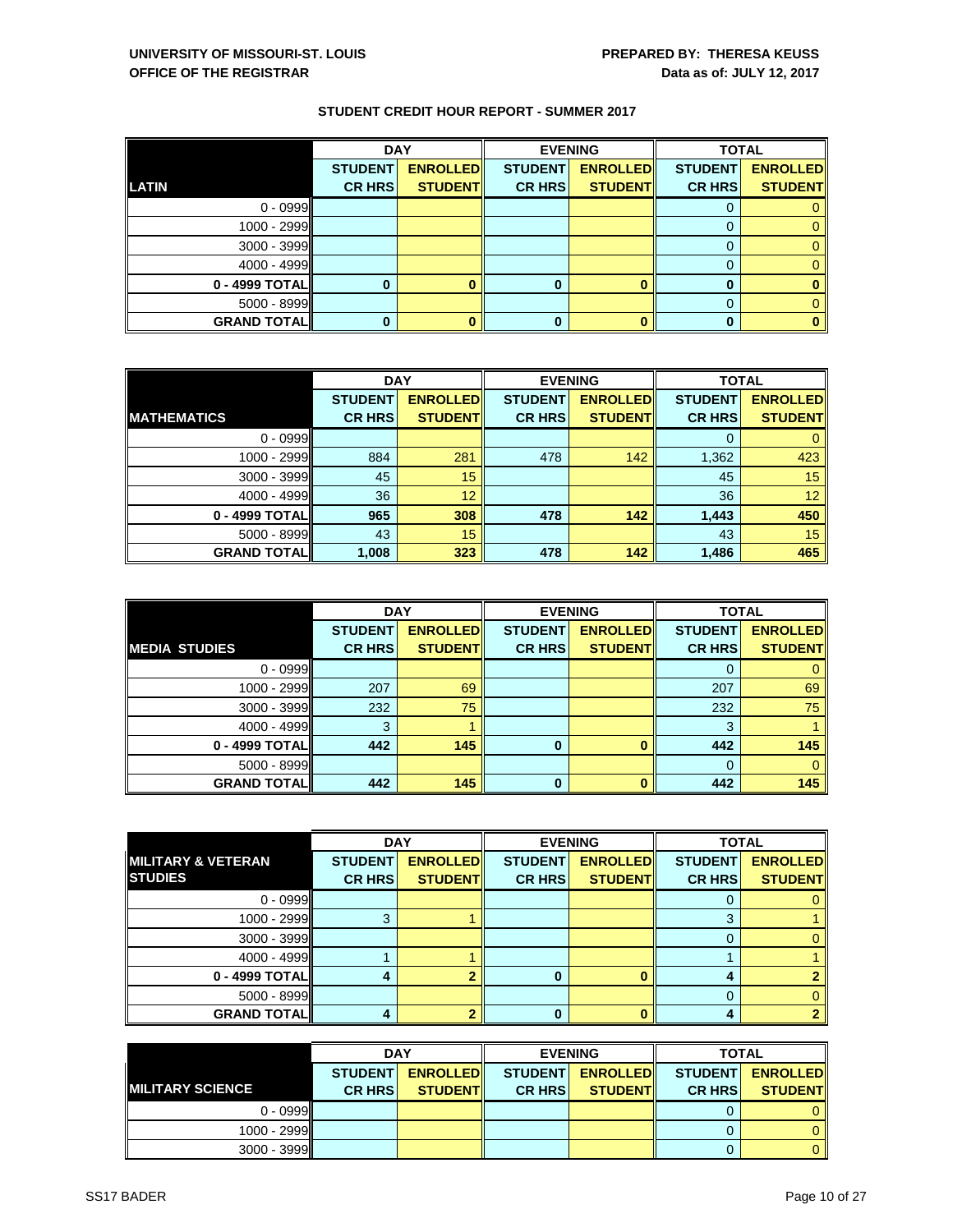| $4000 - 4999$                |  |  |  |
|------------------------------|--|--|--|
| $0 - 4999$ TOTAL $\parallel$ |  |  |  |
| $5000 - 8999$                |  |  |  |
| <b>GRAND TOTALI</b>          |  |  |  |

|                         | <b>DAY</b>                      |                                   |                                 | <b>EVENING</b>                    | <b>TOTAL</b>                    |                                   |
|-------------------------|---------------------------------|-----------------------------------|---------------------------------|-----------------------------------|---------------------------------|-----------------------------------|
| <b>INUSIC EDUCATION</b> | <b>STUDENT</b><br><b>CR HRS</b> | <b>ENROLLED</b><br><b>STUDENT</b> | <b>STUDENT</b><br><b>CR HRS</b> | <b>ENROLLED</b><br><b>STUDENT</b> | <b>STUDENT</b><br><b>CR HRS</b> | <b>ENROLLED</b><br><b>STUDENT</b> |
| $0 - 0999$              |                                 |                                   |                                 |                                   | U                               |                                   |
| 1000 - 2999             | 81                              | 27                                |                                 |                                   | 81                              | 27                                |
| 3000 - 3999             |                                 |                                   |                                 |                                   | 0                               |                                   |
| 4000 - 4999             |                                 |                                   |                                 |                                   |                                 |                                   |
| 0 - 4999 TOTAL          | 81                              | 27                                | 0                               |                                   | 81                              | 27                                |
| $5000 - 8999$           | 24                              | 8                                 |                                 |                                   | 24                              |                                   |
| <b>GRAND TOTAL</b>      | 105                             | 35                                | $\bf{0}$                        |                                   | 105                             | 35                                |

|                      | <b>DAY</b>     |                 |                | <b>EVENING</b>  |                | <b>TOTAL</b>    |  |
|----------------------|----------------|-----------------|----------------|-----------------|----------------|-----------------|--|
|                      | <b>STUDENT</b> | <b>ENROLLED</b> | <b>STUDENT</b> | <b>ENROLLED</b> | <b>STUDENT</b> | <b>ENROLLED</b> |  |
| <b>MUSIC HISTORY</b> | <b>CR HRS</b>  | <b>STUDENT</b>  | <b>CR HRS</b>  | <b>STUDENT</b>  | <b>CR HRS</b>  | <b>STUDENT</b>  |  |
| $0 - 0999$           |                |                 |                |                 | 0              |                 |  |
| 1000 - 2999          | 66             | 22              |                |                 | 66             | 22              |  |
| 3000 - 3999          |                |                 |                |                 | $\Omega$       | 0               |  |
| 4000 - 4999          |                |                 |                |                 | 0              |                 |  |
| 0 - 4999 TOTAL       | 66             | 22              | 0              |                 | 66             | 22              |  |
| 5000 - 8999          |                |                 |                |                 | $\Omega$       |                 |  |
| <b>GRAND TOTALI</b>  | 66             | 22              | 0              |                 | 66             | 22              |  |

|                    | <b>DAY</b>     |                 |                | <b>EVENING</b>  | <b>TOTAL</b>   |                 |
|--------------------|----------------|-----------------|----------------|-----------------|----------------|-----------------|
|                    | <b>STUDENT</b> | <b>ENROLLED</b> | <b>STUDENT</b> | <b>ENROLLED</b> | <b>STUDENT</b> | <b>ENROLLED</b> |
| <b>PEDAGOGY</b>    | <b>CR HRS</b>  | <b>STUDENT</b>  | <b>CR HRS</b>  | <b>STUDENT</b>  | <b>CR HRS</b>  | <b>STUDENT</b>  |
| $0 - 0999$         |                |                 |                |                 | O              |                 |
| 1000 - 2999        |                |                 |                |                 |                |                 |
| 3000 - 3999        |                |                 |                |                 |                |                 |
| 4000 - 4999        |                |                 |                |                 | 0              |                 |
| 0 - 4999 TOTAL     | 0              |                 | 0              |                 |                |                 |
| 5000 - 8999        |                |                 |                |                 |                |                 |
| <b>GRAND TOTAL</b> | 0              |                 | 0              |                 |                |                 |

|                   | <b>DAY</b>     |                 | <b>EVENING</b> |                  | <b>TOTAL</b>    |                 |
|-------------------|----------------|-----------------|----------------|------------------|-----------------|-----------------|
|                   | <b>STUDENT</b> | <b>ENROLLED</b> | <b>STUDENT</b> | <b>ENROLLEDI</b> | <b>STUDENTI</b> | <b>ENROLLED</b> |
| <b>PHILOSOPHY</b> | <b>CR HRSI</b> | <b>STUDENTI</b> | <b>CR HRSI</b> | <b>STUDENT</b>   | <b>CR HRS</b>   | <b>STUDENT</b>  |
| $0 - 0999$        |                |                 |                |                  |                 |                 |
| 1000 - 2999       | 411            | 137             | 21             |                  | 432             | 144             |
| $3000 - 3999$     | 96             | 32              |                |                  | 96              | 32              |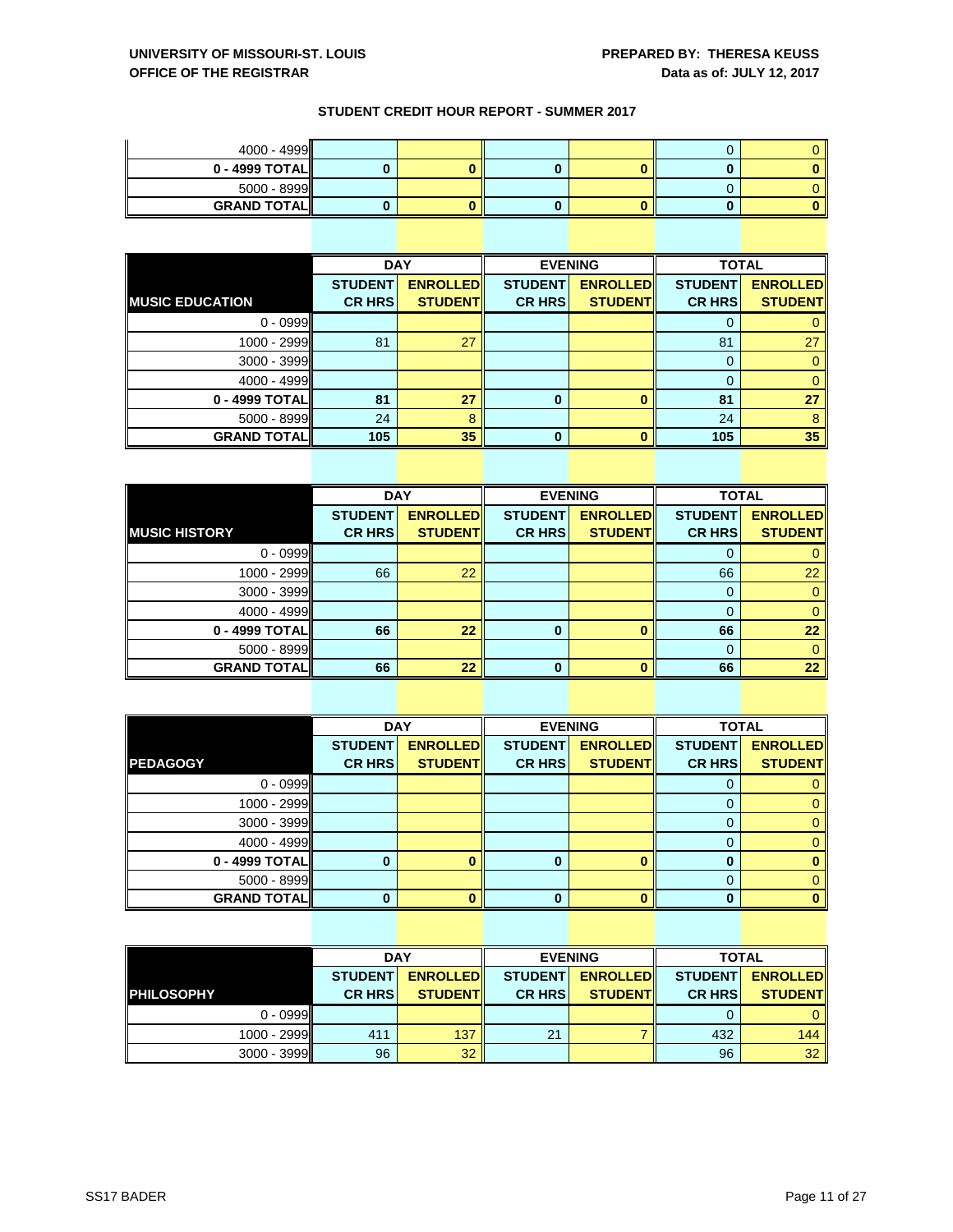| $4000 - 4999$       | 30  | 10 <sup>°</sup> |           | 30  | 10 <sup>°</sup> |
|---------------------|-----|-----------------|-----------|-----|-----------------|
| $0 - 4999$ TOTAL    | 537 | 179             | 94<br>e i | 558 | 186             |
| $5000 - 8999$       |     |                 |           | . – |                 |
| <b>GRAND TOTALI</b> | 554 | 186             | 21        | 575 | 193             |

|                    | <b>DAY</b>     |                 |                | <b>EVENING</b>  | <b>TOTAL</b>   |                 |
|--------------------|----------------|-----------------|----------------|-----------------|----------------|-----------------|
|                    | <b>STUDENT</b> | <b>ENROLLED</b> | <b>STUDENT</b> | <b>ENROLLED</b> | <b>STUDENT</b> | <b>ENROLLED</b> |
| <b>PHYSICS</b>     | <b>CR HRS</b>  | <b>STUDENT</b>  | <b>CR HRS</b>  | <b>STUDENT</b>  | <b>CR HRS</b>  | <b>STUDENT</b>  |
| $0 - 0999$         |                |                 |                |                 | O              |                 |
| 1000 - 2999        | 762            | 192             |                |                 | 762            | 192             |
| 3000 - 3999        | 14             |                 |                |                 | 14             |                 |
| 4000 - 4999        |                |                 |                |                 | 0              | 0               |
| 0 - 4999 TOTAL     | 776            | 196             | 0              |                 | 776            | 196             |
| 5000 - 8999        | 6              |                 |                |                 | 6              |                 |
| <b>GRAND TOTAL</b> | 782            | 200             | 0              |                 | 782            | 200             |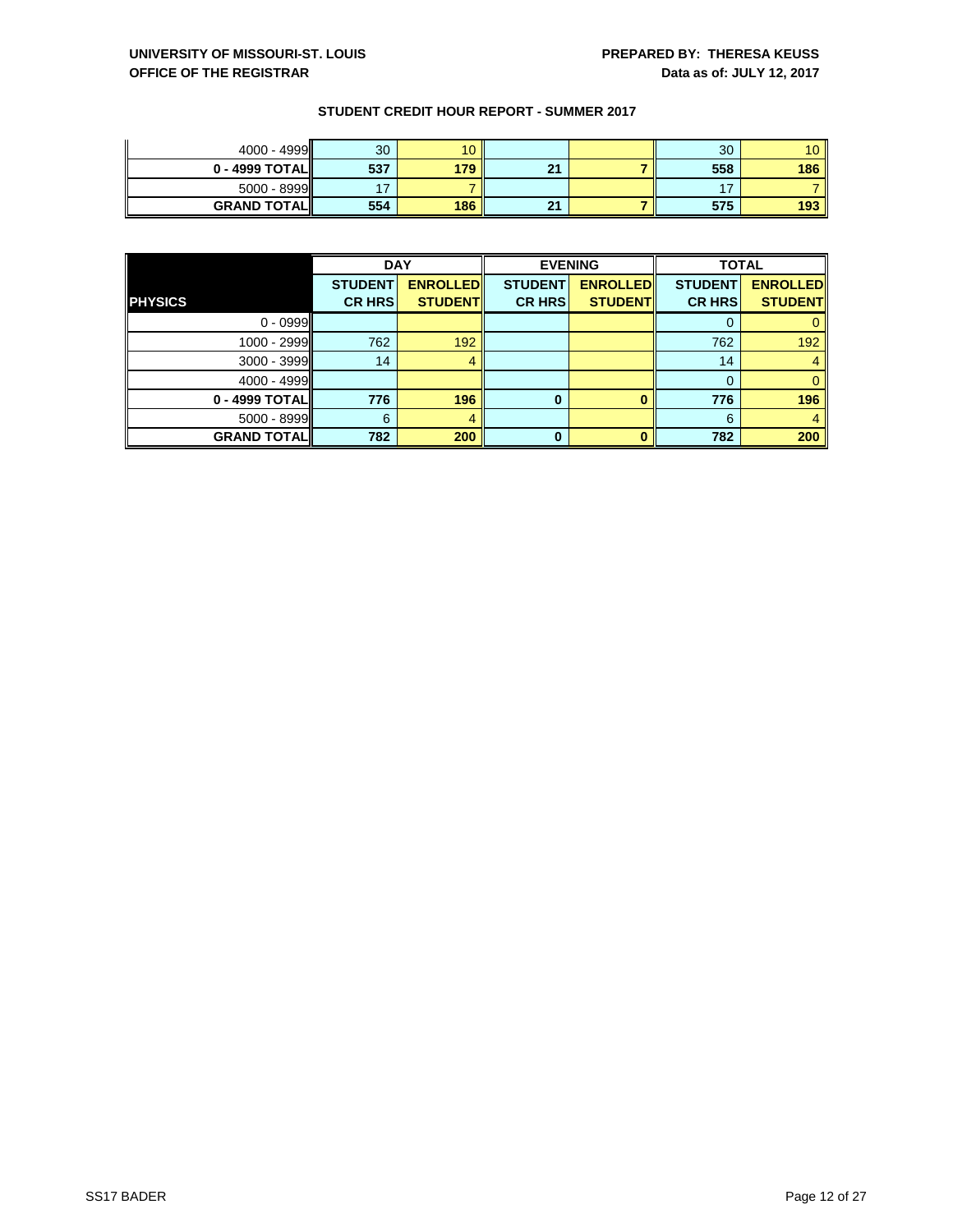|                          | <b>DAY</b>     |                 |                | <b>EVENING</b>  | <b>TOTAL</b>   |                 |
|--------------------------|----------------|-----------------|----------------|-----------------|----------------|-----------------|
|                          | <b>STUDENT</b> | <b>ENROLLED</b> | <b>STUDENT</b> | <b>ENROLLED</b> | <b>STUDENT</b> | <b>ENROLLED</b> |
| <b>POLITICAL SCIENCE</b> | <b>CR HRS</b>  | <b>STUDENT</b>  | <b>CR HRS</b>  | <b>STUDENT</b>  | <b>CR HRS</b>  | <b>STUDENT</b>  |
| $0 - 0999$               |                |                 |                |                 |                |                 |
| 1000 - 2999              | 195            | 65              |                |                 | 195            | 65              |
| 3000 - 3999              | 62             | 21              |                |                 | 62             | 21              |
| 4000 - 4999              |                |                 |                |                 |                |                 |
| 0 - 4999 TOTAL           | 257            | 86              | 0              |                 | 257            | 86              |
| $5000 - 8999$            | 17             | 6               |                |                 | 17             | 6               |
| <b>GRAND TOTAL</b>       | 274            | 92              | 0              |                 | 274            | 92              |

|                    | <b>DAY</b>     |                 |                | <b>EVENING</b>  | <b>TOTAL</b>   |                 |
|--------------------|----------------|-----------------|----------------|-----------------|----------------|-----------------|
|                    | <b>STUDENT</b> | <b>ENROLLED</b> | <b>STUDENT</b> | <b>ENROLLED</b> | <b>STUDENT</b> | <b>ENROLLED</b> |
| <b>PRACTICUM</b>   | <b>CR HRS</b>  | <b>STUDENT</b>  | <b>CR HRS</b>  | <b>STUDENT</b>  | <b>CR HRS</b>  | <b>STUDENT</b>  |
| $0 - 0999$         |                |                 |                |                 |                |                 |
| 1000 - 2999        |                |                 |                |                 |                |                 |
| $3000 - 3999$      |                |                 |                |                 |                |                 |
| $4000 - 4999$      |                |                 |                |                 |                |                 |
| 0 - 4999 TOTAL     | 0              |                 | $\bf{0}$       |                 | ŋ              |                 |
| $5000 - 8999$      |                |                 |                |                 |                |                 |
| <b>GRAND TOTAL</b> | 0              |                 | 0              |                 |                |                 |

|                     | <b>DAY</b>     |                 | <b>EVENING</b> |                 | <b>TOTAL</b>   |                 |
|---------------------|----------------|-----------------|----------------|-----------------|----------------|-----------------|
|                     | <b>STUDENT</b> | <b>ENROLLED</b> | <b>STUDENT</b> | <b>ENROLLED</b> | <b>STUDENT</b> | <b>ENROLLED</b> |
| <b>PSYCHOLOGY</b>   | <b>CR HRS</b>  | <b>STUDENT</b>  | <b>CR HRS</b>  | <b>STUDENT</b>  | <b>CR HRS</b>  | <b>STUDENT</b>  |
| $0 - 0999$          |                |                 |                |                 | 0              | 0               |
| 1000 - 2999         | 413            | 145             |                |                 | 413            | 145             |
| 3000 - 3999         | 186            | 65              |                |                 | 186            | 65              |
| 4000 - 4999         | 108            | 41              |                |                 | 108            | 41              |
| 0 - 4999 TOTALI     | 707            | 251             | $\bf{0}$       |                 | 707            | 251             |
| $5000 - 8999$       | 53             | 48              |                |                 | 53             | 48              |
| <b>GRAND TOTALI</b> | 760            | 299             | 0              |                 | 760            | 299             |

|                     | <b>DAY</b>     |                 |                | <b>EVENING</b>  | <b>TOTAL</b>   |                 |
|---------------------|----------------|-----------------|----------------|-----------------|----------------|-----------------|
|                     | <b>STUDENT</b> | <b>ENROLLED</b> | <b>STUDENT</b> | <b>ENROLLED</b> | <b>STUDENT</b> | <b>ENROLLED</b> |
| <b>SOCIOLOGY</b>    | <b>CR HRS</b>  | <b>STUDENT</b>  | <b>CR HRS</b>  | <b>STUDENT</b>  | <b>CR HRS</b>  | <b>STUDENT</b>  |
| $0 - 0999$          |                |                 |                |                 | 0              |                 |
| 1000 - 2999         | 123            | 41              |                |                 | 123            | 41              |
| 3000 - 3999         | 30             | 10              |                |                 | 30             | 10 <sup>°</sup> |
| $4000 - 4999$       | 69             | 23              |                |                 | 69             | 23              |
| 0 - 4999 TOTAL      | 222            | 74              | 0              |                 | 222            | 74              |
| 5000 - 8999         |                |                 |                |                 | 0              | 0               |
| <b>GRAND TOTALI</b> | 222            | 74              | 0              |                 | 222            | 74              |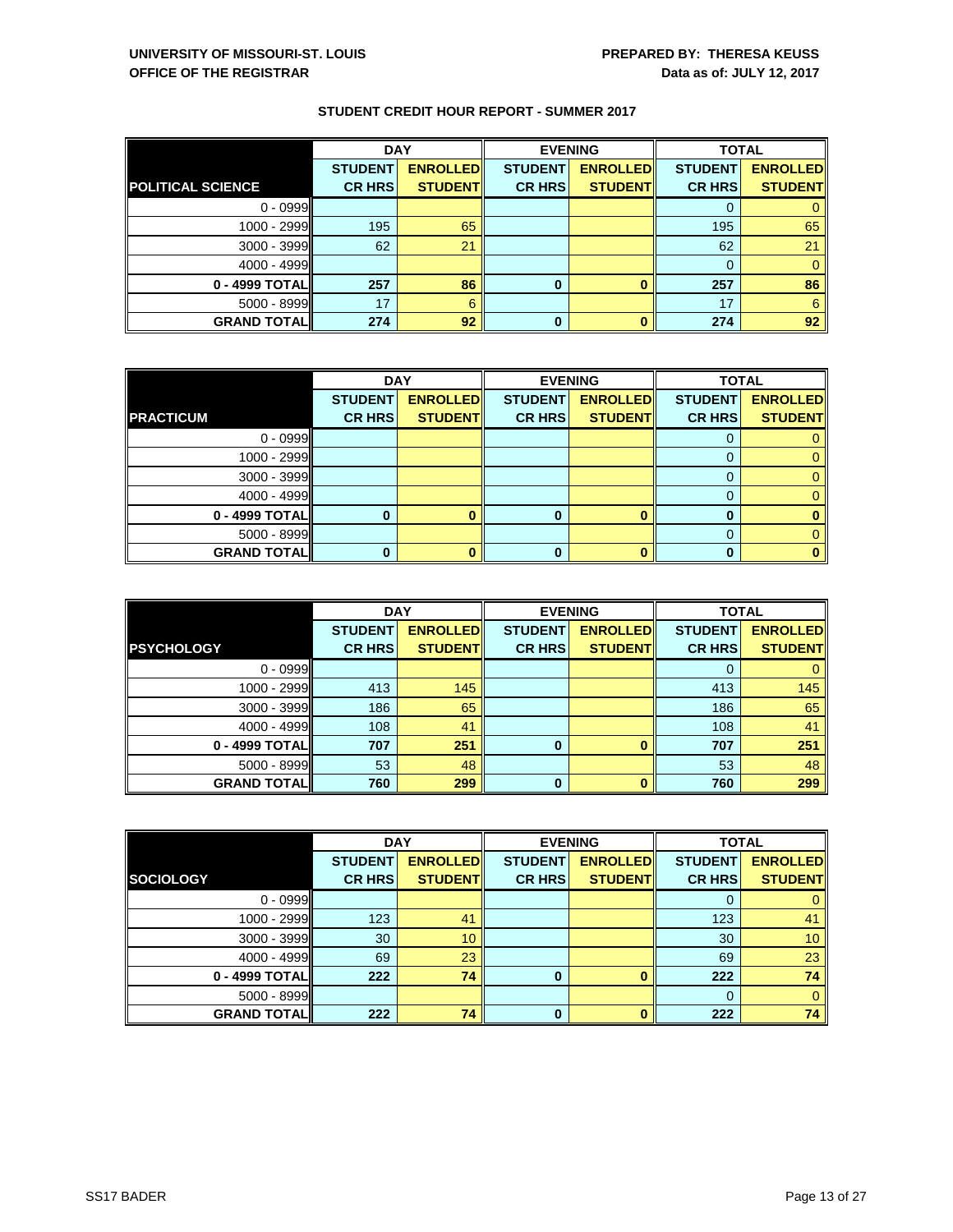|                    | <b>DAY</b>     |                 | <b>EVENING</b> |                 | <b>TOTAL</b>   |                 |
|--------------------|----------------|-----------------|----------------|-----------------|----------------|-----------------|
|                    | <b>STUDENT</b> | <b>ENROLLED</b> | <b>STUDENT</b> | <b>ENROLLED</b> | <b>STUDENT</b> | <b>ENROLLED</b> |
| <b>SPANISH</b>     | <b>CR HRS</b>  | <b>STUDENT</b>  | <b>CR HRS</b>  | <b>STUDENT</b>  | <b>CR HRS</b>  | <b>STUDENT</b>  |
| $0 - 0999$         |                |                 |                |                 | O              |                 |
| 1000 - 2999        | 164            | 44              |                |                 | 164            | 44              |
| 3000 - 3999        |                |                 |                |                 | $\Omega$       | $\Omega$        |
| 4000 - 4999        | 3              |                 |                |                 | 3              |                 |
| 0 - 4999 TOTAL     | 167            | 45              | 0              |                 | 167            | 45              |
| 5000 - 8999        |                |                 |                |                 | $\Omega$       | 0               |
| <b>GRAND TOTAL</b> | 167            | 45              | 0              |                 | 167            | 45              |

|                    | <b>DAY</b>     |                 |                | <b>EVENING</b>  | <b>TOTAL</b>   |                 |
|--------------------|----------------|-----------------|----------------|-----------------|----------------|-----------------|
|                    | <b>STUDENT</b> | <b>ENROLLED</b> | <b>STUDENT</b> | <b>ENROLLED</b> | <b>STUDENT</b> | <b>ENROLLED</b> |
| <b>STUDIO ART</b>  | <b>CR HRS</b>  | <b>STUDENT</b>  | <b>CR HRS</b>  | <b>STUDENT</b>  | <b>CR HRS</b>  | <b>STUDENT</b>  |
| $0 - 0999$         |                |                 |                |                 |                |                 |
| 1000 - 2999        | 60             | 20              |                |                 | 60             | 20              |
| $3000 - 3999$      | 16             | 6               |                |                 | 16             | 6               |
| 4000 - 4999        |                |                 |                |                 |                |                 |
| 0 - 4999 TOTAL     | 76             | 26              | $\bf{0}$       |                 | 76             | 26              |
| 5000 - 8999        |                |                 |                |                 | $\Omega$       |                 |
| <b>GRAND TOTAL</b> | 76             | 26              | $\bf{0}$       |                 | 76             | 26              |

|                    | <b>DAY</b>     |                 |                | <b>EVENING</b>  | <b>TOTAL</b>   |                 |
|--------------------|----------------|-----------------|----------------|-----------------|----------------|-----------------|
|                    | <b>STUDENT</b> | <b>ENROLLED</b> | <b>STUDENT</b> | <b>ENROLLED</b> | <b>STUDENT</b> | <b>ENROLLED</b> |
| <b>THEATRE</b>     | <b>CR HRS</b>  | <b>STUDENT</b>  | <b>CR HRS</b>  | <b>STUDENT</b>  | <b>CR HRS</b>  | <b>STUDENT</b>  |
| $0 - 0999$         |                |                 |                |                 | 0              |                 |
| 1000 - 2999        | 66             | 22              |                |                 | 66             | 22              |
| $3000 - 3999$      |                |                 |                |                 | $\Omega$       | 0               |
| $4000 - 4999$      |                |                 |                |                 | 0              | $\mathbf{0}$    |
| 0 - 4999 TOTAL     | 66             | 22              | $\Omega$       |                 | 66             | 22              |
| $5000 - 8999$      |                |                 |                |                 | $\Omega$       | 0               |
| <b>GRAND TOTAL</b> | 66             | 22              | $\mathbf 0$    |                 | 66             | 22              |

|                                 | <b>DAY</b>     |                 | <b>EVENING</b> |                 | <b>TOTAL</b>   |                 |
|---------------------------------|----------------|-----------------|----------------|-----------------|----------------|-----------------|
|                                 | <b>STUDENT</b> | <b>ENROLLED</b> | <b>STUDENT</b> | <b>ENROLLED</b> | <b>STUDENT</b> | <b>ENROLLED</b> |
| <b>THEORY &amp; COMPOSITION</b> | <b>CR HRS</b>  | <b>STUDENT</b>  | <b>CR HRS</b>  | <b>STUDENT</b>  | <b>CR HRS</b>  | <b>STUDENT</b>  |
| $0 - 0999$                      |                |                 |                |                 |                | 0               |
| 1000 - 2999                     |                |                 |                |                 |                | $\mathbf{0}$    |
| 3000 - 3999                     |                |                 |                |                 |                | $\Omega$        |
| 4000 - 4999                     |                |                 |                |                 |                | $\mathbf{0}$    |
| 0 - 4999 TOTAL                  |                |                 | 0              |                 |                | $\bf{0}$        |
| $5000 - 8999$                   |                |                 |                |                 |                | $\Omega$        |
| <b>GRAND TOTAL</b>              |                |                 |                |                 |                | $\bf{0}$        |

| <b>DAY</b>                  |                |                  | <b>EVENING</b>  | <b>TOTAL</b>     |                 |                 |
|-----------------------------|----------------|------------------|-----------------|------------------|-----------------|-----------------|
| <b>WOMEN'S &amp; GENDER</b> | <b>STUDENT</b> | <b>ENROLLEDI</b> | <b>STUDENTI</b> | <b>ENROLLEDI</b> | <b>STUDENTI</b> | <b>ENROLLED</b> |
| <b>STUDIES</b>              | <b>CR HRSI</b> | <b>STUDENTI</b>  | <b>CR HRSI</b>  | <b>STUDENTI</b>  | <b>CR HRS</b>   | <b>STUDENT</b>  |
| $0 - 0999$                  |                |                  |                 |                  |                 |                 |
| $1000 - 2999$               | 66             | 22               |                 |                  | 66              | 22              |
| $3000 - 3999$               |                |                  |                 |                  |                 | $\mathbf{0}$    |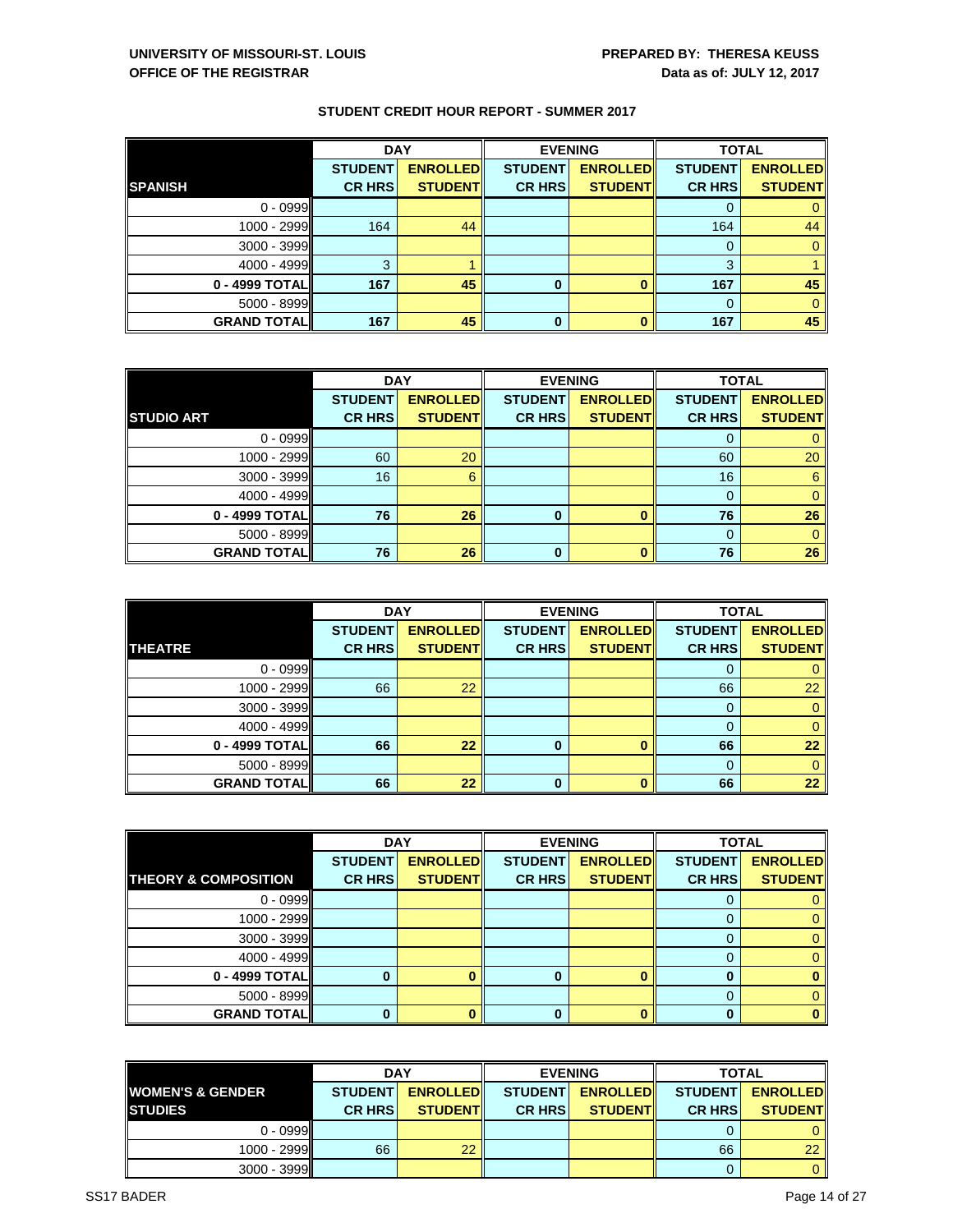| 4000 - 4999         | 18                 |    |  | 18 |        |
|---------------------|--------------------|----|--|----|--------|
| $0 - 4999$ TOTAL    | 84                 | 28 |  | 84 | $\sim$ |
| $5000 - 8999$       |                    |    |  |    |        |
| <b>GRAND TOTALI</b> | 07<br>$\mathbf{o}$ | 29 |  | 87 | ാറ     |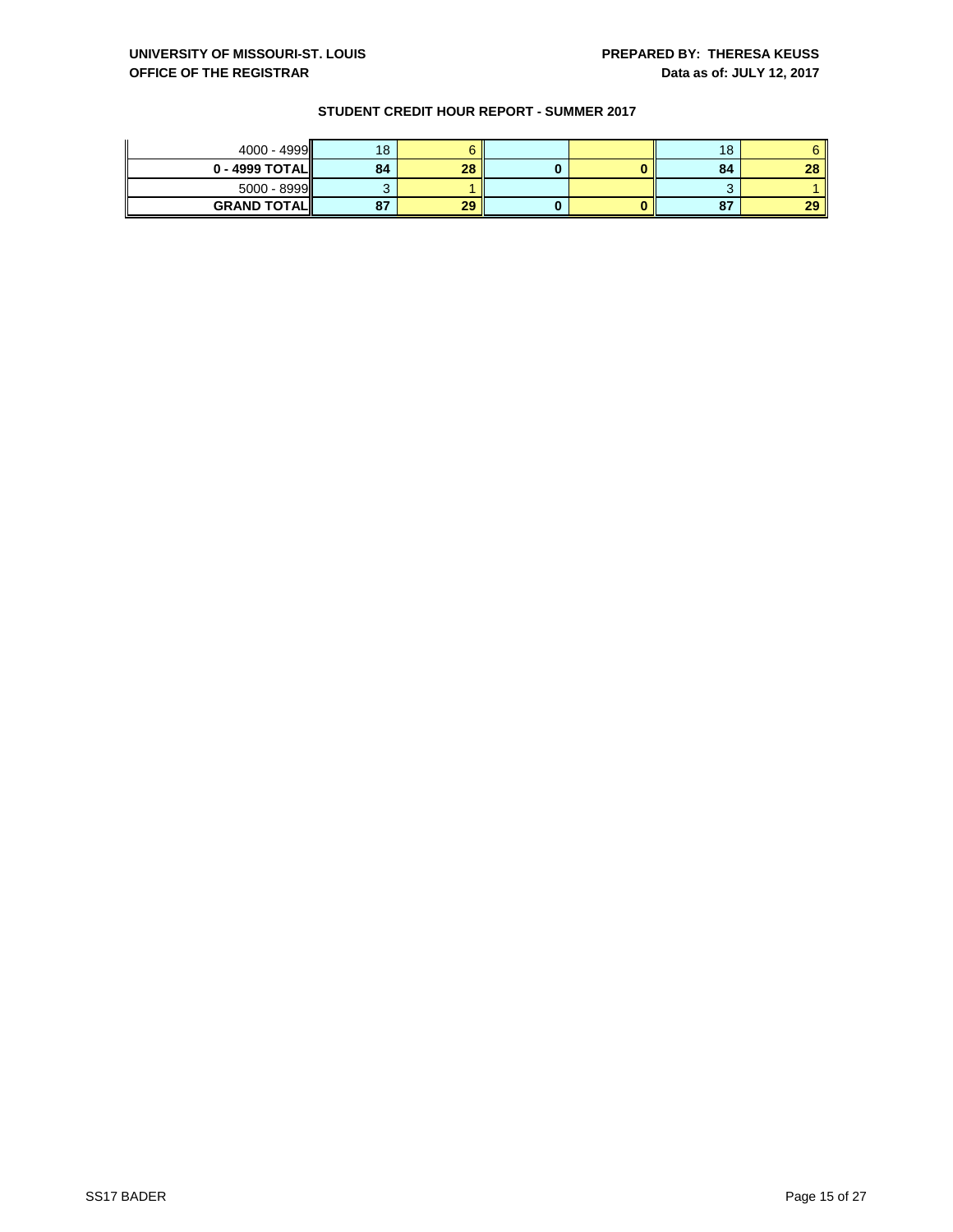|                     | <b>DAY</b>     |                 |                | <b>EVENING</b>  | <b>TOTAL</b>   |                 |
|---------------------|----------------|-----------------|----------------|-----------------|----------------|-----------------|
|                     | <b>STUDENT</b> | <b>ENROLLED</b> | <b>STUDENT</b> | <b>ENROLLED</b> | <b>STUDENT</b> | <b>ENROLLED</b> |
| <b>ACCOUNTING</b>   | <b>CR HRS</b>  | <b>STUDENT</b>  | <b>CR HRS</b>  | <b>STUDENT</b>  | <b>CR HRS</b>  | <b>STUDENT</b>  |
| $0 - 0999$          |                |                 |                |                 |                |                 |
| 1000 - 2999         | 213            | 71              |                |                 | 213            | 71              |
| $3000 - 3999$       | 72             | 24              | 195            | 65              | 267            | 89              |
| $4000 - 4999$       |                |                 |                |                 |                |                 |
| 0 - 4999 TOTALI     | 285            | 95              | 195            | 65              | 480            | 160             |
| 5000-8999           | 111            | 37              |                |                 | 111            | 37              |
| <b>GRAND TOTALI</b> | 396            | 132             | 195            | 65              | 591            | 197             |

|                       | <b>DAY</b>     |                 | <b>EVENING</b> |                 | <b>TOTAL</b>   |                 |
|-----------------------|----------------|-----------------|----------------|-----------------|----------------|-----------------|
| <b>BUSINESS</b>       | <b>STUDENT</b> | <b>ENROLLED</b> | <b>STUDENT</b> | <b>ENROLLED</b> | <b>STUDENT</b> | <b>ENROLLED</b> |
| <b>ADMINISTRATION</b> | <b>CR HRS</b>  | <b>STUDENTI</b> | <b>CR HRS</b>  | <b>STUDENT</b>  | <b>CR HRS</b>  | <b>STUDENT</b>  |
| $0 - 0999$            |                |                 |                |                 |                |                 |
| 1000 - 2999II         | 63             | 21              |                |                 | 63             | 21              |
| $3000 - 3999$         |                |                 |                |                 |                |                 |
| $4000 - 4999$         |                |                 |                |                 |                |                 |
| 0 - 4999 TOTAL        | 63             | 21              | $\bf{0}$       | Ω               | 63             | 21              |
| $5000 - 8999$         | 315            | 108             |                |                 | 315            | 108             |
| <b>GRAND TOTALI</b>   | 378            | 129             | $\bf{0}$       |                 | 378            | 129             |

|                     | <b>DAY</b>     |                 |                | <b>EVENING</b>  | <b>TOTAL</b>   |                 |
|---------------------|----------------|-----------------|----------------|-----------------|----------------|-----------------|
|                     | <b>STUDENT</b> | <b>ENROLLED</b> | <b>STUDENT</b> | <b>ENROLLED</b> | <b>STUDENT</b> | <b>ENROLLED</b> |
| <b>FINANCE</b>      | <b>CR HRS</b>  | <b>STUDENT</b>  | <b>CR HRS</b>  | <b>STUDENT</b>  | <b>CR HRS</b>  | <b>STUDENT</b>  |
| $0 - 0999$          |                |                 |                |                 | 0              | 0               |
| 1000 - 2999         |                |                 |                |                 | 0              | 0               |
| $3000 - 3999$       | 486            | 162             |                |                 | 486            | 162             |
| $4000 - 4999$       |                |                 |                |                 | 0              | $\mathbf{0}$    |
| 0 - 4999 TOTAL      | 486            | 162             | O              |                 | 486            | 162             |
| $5000 - 8999$       | 115            | 39              |                |                 | 115            | 39              |
| <b>GRAND TOTALI</b> | 601            | 201             | $\mathbf 0$    |                 | 601            | 201             |

|                     |                | <b>DAY</b><br><b>EVENING</b> |                |                 | <b>TOTAL</b>   |                 |
|---------------------|----------------|------------------------------|----------------|-----------------|----------------|-----------------|
| <b>INFORMATION</b>  | <b>STUDENT</b> | <b>ENROLLED</b>              | <b>STUDENT</b> | <b>ENROLLED</b> | <b>STUDENT</b> | <b>ENROLLED</b> |
| <b>SYSTEMS</b>      | <b>CR HRS</b>  | <b>STUDENT</b>               | <b>CR HRS</b>  | <b>STUDENT</b>  | <b>CR HRS</b>  | <b>STUDENT</b>  |
| $0 - 0999$          |                |                              |                |                 |                |                 |
| 1000 - 2999         | 225            | 75                           |                |                 | 225            | 75              |
| 3000 - 3999         | 28             | 10 <sup>°</sup>              | 93             | 31              | 121            | 41              |
| $4000 - 4999$       |                |                              |                |                 | 0              |                 |
| 0 - 4999 TOTAL      | 253            | 85                           | 93             | 31              | 346            | 116             |
| $5000 - 8999$       | 85             | 31                           |                |                 | 85             | 31              |
| <b>GRAND TOTALI</b> | 338            | 116                          | 93             | 31              | 431            | 147             |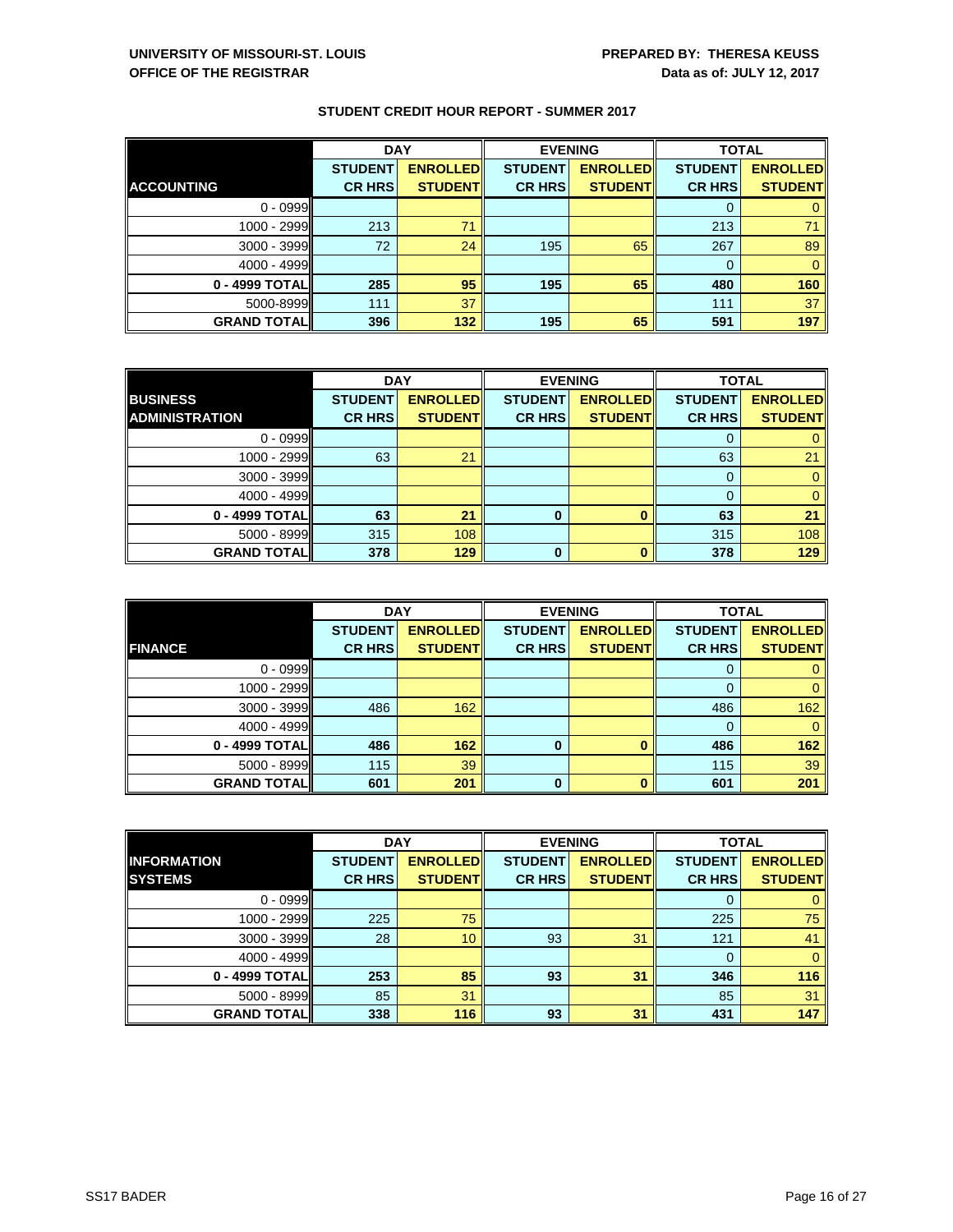| <b>LOGISTICS &amp;</b> | <b>DAY</b>     |                 |                | <b>EVENING</b>  | <b>TOTAL</b>   |                 |
|------------------------|----------------|-----------------|----------------|-----------------|----------------|-----------------|
| <b>OPERATIONS</b>      | <b>STUDENT</b> | <b>ENROLLED</b> | <b>STUDENT</b> | <b>ENROLLED</b> | <b>STUDENT</b> | <b>ENROLLED</b> |
| <b>MANAGEMENT</b>      | <b>CR HRS</b>  | <b>STUDENT</b>  | <b>CR HRS</b>  | <b>STUDENT</b>  | <b>CR HRS</b>  | <b>STUDENT</b>  |
| $0 - 0999$             |                |                 |                |                 |                |                 |
| 1000 - 2999            |                |                 |                |                 |                |                 |
| $3000 - 3999$          | 357            | 119             | 162            | 54              | 519            | 173             |
| 4000 - 4999            |                |                 | 15             | 5               | 15             |                 |
| 0 - 4999 TOTAL         | 357            | 119             | 177            | 59              | 534            | 178             |
| $5000 - 8999$          | 79             | 27              |                |                 | 79             | 27              |
| <b>GRAND TOTALI</b>    | 436            | 146             | 177            | 59              | 613            | 205             |

|                     | <b>DAY</b>     |                 |                | <b>EVENING</b>  | <b>TOTAL</b>   |                 |
|---------------------|----------------|-----------------|----------------|-----------------|----------------|-----------------|
|                     | <b>STUDENT</b> | <b>ENROLLED</b> | <b>STUDENT</b> | <b>ENROLLED</b> | <b>STUDENT</b> | <b>ENROLLED</b> |
| <b>IMANAGEMENT</b>  | <b>CR HRS</b>  | <b>STUDENT</b>  | <b>CR HRS</b>  | <b>STUDENT</b>  | <b>CR HRS</b>  | <b>STUDENT</b>  |
| $0 - 0999$          |                |                 |                |                 | 0              |                 |
| 1000 - 2999         |                |                 |                |                 |                |                 |
| 3000 - 3999         | 267            | 89              | 72             | 24              | 339            | 113             |
| 4000 - 4999         | 225            | 75              |                |                 | 225            | 75              |
| 0 - 4999 TOTAL      | 492            | 164             | 72             | 24              | 564            | 188             |
| $5000 - 8999$       | 116            | 39              |                |                 | 116            | 39              |
| <b>GRAND TOTALI</b> | 608            | 203             | 72             | 24              | 680            | 227             |

|                      | <b>DAY</b>     |                 | <b>EVENING</b> |                 | <b>TOTAL</b>   |                 |
|----------------------|----------------|-----------------|----------------|-----------------|----------------|-----------------|
| <b>INTERNATIONAL</b> | <b>STUDENT</b> | <b>ENROLLED</b> | <b>STUDENT</b> | <b>ENROLLED</b> | <b>STUDENT</b> | <b>ENROLLED</b> |
| <b>BUSINESS</b>      | <b>CR HRS</b>  | <b>STUDENT</b>  | <b>CR HRS</b>  | <b>STUDENT</b>  | <b>CR HRS</b>  | <b>STUDENT</b>  |
| $0 - 0999$           |                |                 |                |                 | 0              |                 |
| 1000 - 2999          |                |                 |                |                 |                | 0               |
| $3000 - 3999$        | 42             | 14              |                |                 | 42             | 14              |
| $4000 - 4999$        |                |                 | 6              | ⌒               | 6              |                 |
| 0 - 4999 TOTAL       | 42             | 14              | 6              | ◠               | 48             | 16              |
| $5000 - 8999$        | 144            | 48              |                |                 | 144            | 48              |
| <b>GRAND TOTALI</b>  | 186            | 62              | 6              |                 | 192            | 64              |

|                     | <b>DAY</b>     |                 |                | <b>EVENING</b>  | <b>TOTAL</b>   |                 |
|---------------------|----------------|-----------------|----------------|-----------------|----------------|-----------------|
|                     | <b>STUDENT</b> | <b>ENROLLED</b> | <b>STUDENT</b> | <b>ENROLLED</b> | <b>STUDENT</b> | <b>ENROLLED</b> |
| <b>MARKETING</b>    | <b>CR HRS</b>  | <b>STUDENT</b>  | <b>CR HRS</b>  | <b>STUDENT</b>  | <b>CR HRS</b>  | <b>STUDENT</b>  |
| $0 - 0999$          |                |                 |                |                 |                |                 |
| 1000 - 2999         |                |                 |                |                 |                | $\mathbf{0}$    |
| 3000 - 3999         | 123            | 41              | 72             | 24              | 195            | 65              |
| $4000 - 4999$       |                |                 |                |                 |                | $\mathbf{0}$    |
| 0 - 4999 TOTAL      | 123            | 41              | 72             | 24              | 195            | 65              |
| 5000 - 8999         | 138            | 46              |                |                 | 138            | 46              |
| <b>GRAND TOTALI</b> | 261            | 87              | 72             | 24              | 333            | 111             |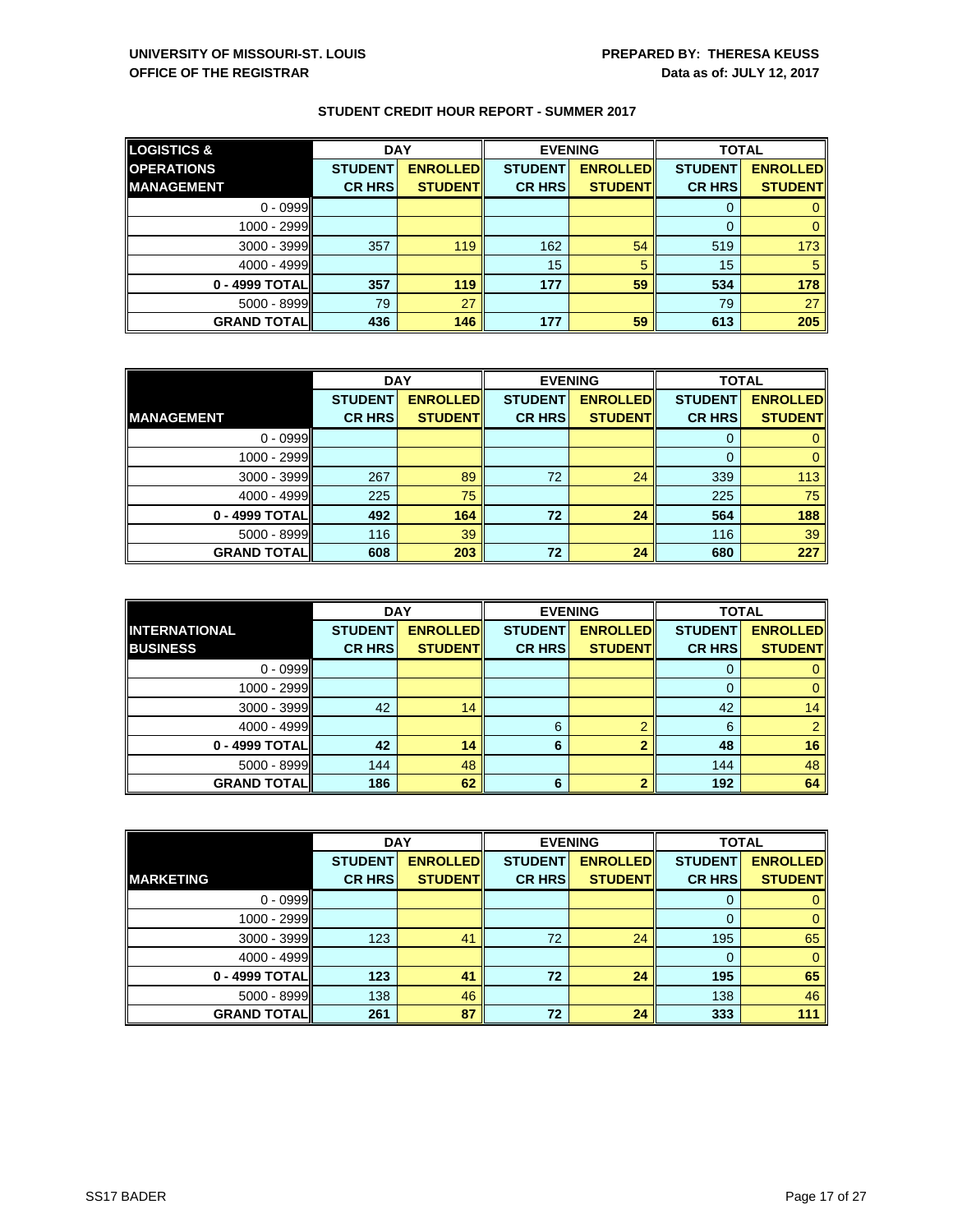|                     | <b>DAY</b>     |                 | <b>EVENING</b> |                 | <b>TOTAL</b>   |                 |
|---------------------|----------------|-----------------|----------------|-----------------|----------------|-----------------|
| <b>ADULT</b>        | <b>STUDENT</b> | <b>ENROLLED</b> | <b>STUDENT</b> | <b>ENROLLED</b> | <b>STUDENT</b> | <b>ENROLLED</b> |
| <b>EDUCATION</b>    | <b>CR HRS</b>  | <b>STUDENT</b>  | <b>CR HRS</b>  | <b>STUDENT</b>  | <b>CR HRS</b>  | <b>STUDENT</b>  |
| $0 - 0999$          |                |                 |                |                 |                |                 |
| 1000 - 2999         |                |                 |                |                 |                |                 |
| 3000 - 3999         |                |                 |                |                 |                | 0               |
| 4000 - 4999         |                |                 |                |                 |                |                 |
| 0 - 4999 TOTAL      |                |                 | 0              |                 |                |                 |
| 5000 - 8999         | 3              |                 |                |                 | 3              |                 |
| <b>GRAND TOTALI</b> | 3              |                 | 0              |                 | 3              |                 |

|                     | <b>DAY</b>     |                 |                | <b>EVENING</b>  |                | <b>TOTAL</b>    |  |
|---------------------|----------------|-----------------|----------------|-----------------|----------------|-----------------|--|
| <b>COUNSELOR</b>    | <b>STUDENT</b> | <b>ENROLLED</b> | <b>STUDENT</b> | <b>ENROLLED</b> | <b>STUDENT</b> | <b>ENROLLED</b> |  |
| <b>EDUCATION</b>    | <b>CR HRS</b>  | <b>STUDENT</b>  | <b>CR HRS</b>  | <b>STUDENT</b>  | <b>CR HRS</b>  | <b>STUDENT</b>  |  |
| $0 - 0999$          |                |                 |                |                 |                |                 |  |
| 1000 - 2999         |                |                 |                |                 |                | 0               |  |
| $3000 - 3999$       |                |                 |                |                 |                | 0               |  |
| 4000 - 4999         |                |                 |                |                 | 0              |                 |  |
| 0 - 4999 TOTAL      |                |                 | $\mathbf 0$    |                 |                |                 |  |
| 5000 - 8999         | 664            | 223             |                |                 | 664            | 223             |  |
| <b>GRAND TOTALI</b> | 664            | 223             | 0              |                 | 664            | 223             |  |

|                        | <b>DAY</b>     |                 |                | <b>EVENING</b>  | <b>TOTAL</b>   |                 |
|------------------------|----------------|-----------------|----------------|-----------------|----------------|-----------------|
| <b>EARLY CHILDHOOD</b> | <b>STUDENT</b> | <b>ENROLLED</b> | <b>STUDENT</b> | <b>ENROLLED</b> | <b>STUDENT</b> | <b>ENROLLED</b> |
| <b>EDUCATION</b>       | <b>CR HRS</b>  | <b>STUDENT</b>  | <b>CR HRS</b>  | <b>STUDENT</b>  | <b>CR HRS</b>  | <b>STUDENT</b>  |
| $0 - 0999$             |                |                 |                |                 | U              |                 |
| 1000 - 2999            |                |                 |                |                 |                |                 |
| 3000 - 3999            | 3              |                 |                |                 | 3              |                 |
| 4000 - 4999            |                |                 |                |                 | 0              |                 |
| 0 - 4999 TOTAL         | 3              |                 | O              |                 | 3              |                 |
| $5000 - 8999$          | 40             | 16              |                |                 | 40             | 16              |
| <b>GRAND TOTAL</b>     | 43             | 18              | 0              |                 | 43             | 18              |

|                     | <b>DAY</b>                      |                                   | <b>EVENING</b>                  |                                    | <b>TOTAL</b>                    |                                   |
|---------------------|---------------------------------|-----------------------------------|---------------------------------|------------------------------------|---------------------------------|-----------------------------------|
| <b>EDUCATION</b>    | <b>STUDENT</b><br><b>CR HRS</b> | <b>ENROLLED</b><br><b>STUDENT</b> | <b>STUDENT</b><br><b>CR HRS</b> | <b>ENROLLED</b><br><b>STUDENTI</b> | <b>STUDENT</b><br><b>CR HRS</b> | <b>ENROLLED</b><br><b>STUDENT</b> |
|                     |                                 |                                   |                                 |                                    |                                 |                                   |
| $0 - 0999$          |                                 |                                   |                                 |                                    |                                 | 0                                 |
| $1000 - 2999$       |                                 |                                   |                                 |                                    |                                 | $\mathbf{0}$                      |
| $3000 - 3999$       |                                 |                                   |                                 |                                    |                                 | $\mathbf{0}$                      |
| $4000 - 4999$       | 102                             | 20                                |                                 |                                    | 102                             | 20                                |
| 0 - 4999 TOTAL      | 102                             | 20                                | 0                               |                                    | 102                             | 20                                |
| 5000 - 8999         | 372                             | 172                               |                                 |                                    | 372                             | 172                               |
| <b>GRAND TOTALI</b> | 474                             | 192                               | 0                               |                                    | 474                             | 192                               |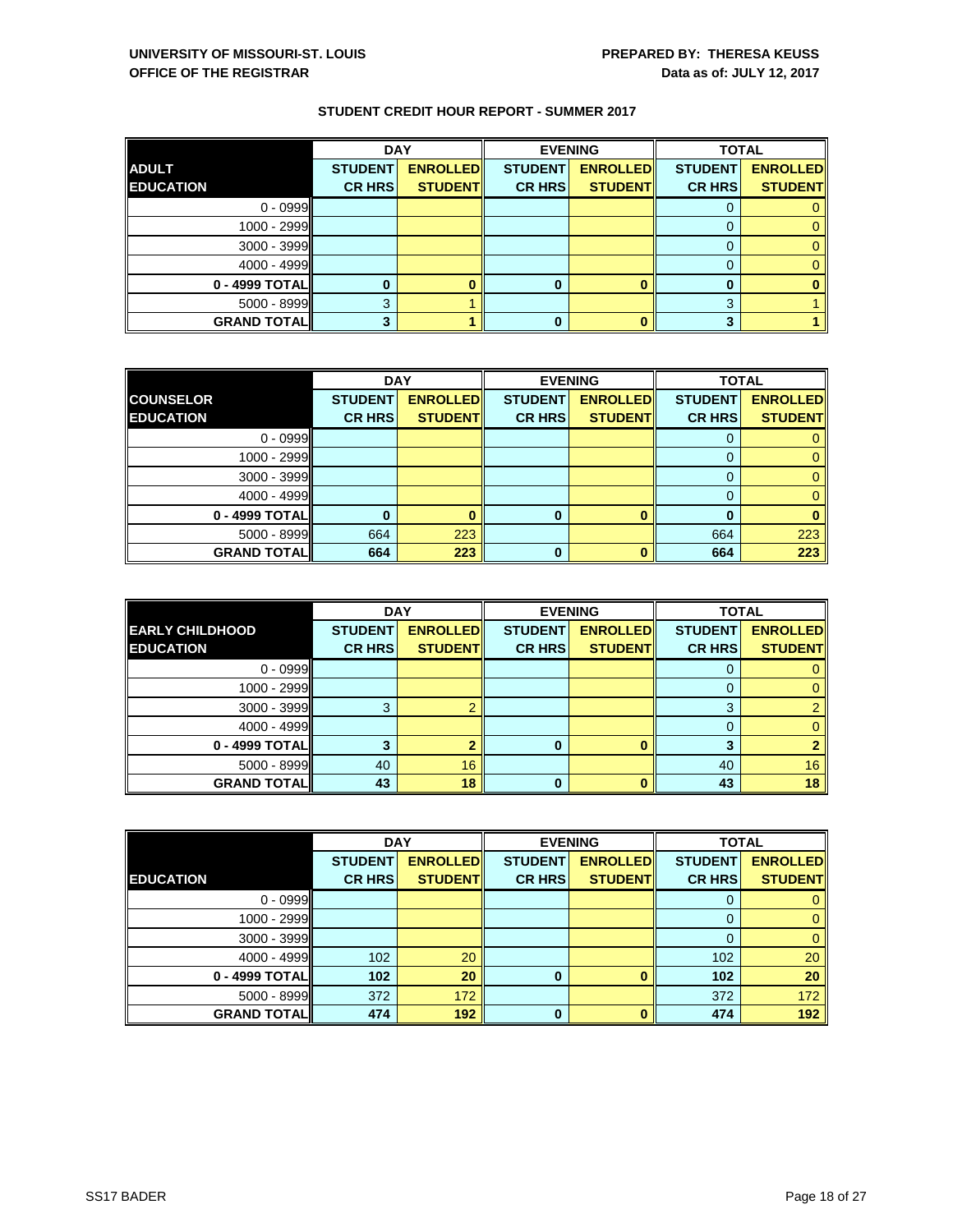|                       | <b>DAY</b>     |                 |                | <b>EVENING</b>  |                | <b>TOTAL</b>    |  |
|-----------------------|----------------|-----------------|----------------|-----------------|----------------|-----------------|--|
| <b>EDUCATIONAL</b>    | <b>STUDENT</b> | <b>ENROLLED</b> | <b>STUDENT</b> | <b>ENROLLED</b> | <b>STUDENT</b> | <b>ENROLLED</b> |  |
| <b>ADMINISTRATION</b> | <b>CR HRS</b>  | <b>STUDENT</b>  | <b>CR HRS</b>  | <b>STUDENTI</b> | <b>CR HRS</b>  | <b>STUDENT</b>  |  |
| $0 - 0999$            |                |                 |                |                 |                |                 |  |
| $1000 - 2999$         |                |                 |                |                 |                |                 |  |
| 3000 - 3999           |                |                 |                |                 |                |                 |  |
| 4000 - 4999           |                |                 |                |                 |                |                 |  |
| 0 - 4999 TOTAL        |                |                 | 0              |                 |                |                 |  |
| $5000 - 8999$         | 60             | 20              |                |                 | 60             | 20              |  |
| <b>GRAND TOTALI</b>   | 60             | 20              | 0              |                 | 60             | 20              |  |

|                     | <b>DAY</b>     |                 | <b>EVENING</b> |                 | <b>TOTAL</b>   |                 |
|---------------------|----------------|-----------------|----------------|-----------------|----------------|-----------------|
| <b>EDUCATIONAL</b>  | <b>STUDENT</b> | <b>ENROLLED</b> | <b>STUDENT</b> | <b>ENROLLED</b> | <b>STUDENT</b> | <b>ENROLLED</b> |
| <b>FOUNDATIONS</b>  | <b>CR HRS</b>  | <b>STUDENT</b>  | <b>CR HRS</b>  | <b>STUDENT</b>  | <b>CR HRS</b>  | <b>STUDENT</b>  |
| $0 - 0999$          |                |                 |                |                 |                |                 |
| 1000 - 2999         |                |                 |                |                 |                | o               |
| $3000 - 3999$       |                |                 |                |                 |                | O               |
| 4000 - 4999         |                |                 |                |                 |                |                 |
| 0 - 4999 TOTAL      |                |                 | 0              |                 |                |                 |
| 5000 - 8999         | 37             | 11              |                |                 | 37             |                 |
| <b>GRAND TOTALI</b> | 37             | 11              | 0              |                 | 37             |                 |

|                     | <b>DAY</b>     |                 | <b>EVENING</b> |                 | <b>TOTAL</b>   |                 |
|---------------------|----------------|-----------------|----------------|-----------------|----------------|-----------------|
| <b>EDUCATIONAL</b>  | <b>STUDENT</b> | <b>ENROLLED</b> | <b>STUDENT</b> | <b>ENROLLED</b> | <b>STUDENT</b> | <b>ENROLLED</b> |
| <b>PSYCHOLOGY</b>   | <b>CR HRS</b>  | <b>STUDENT</b>  | <b>CR HRS</b>  | <b>STUDENT</b>  | <b>CR HRS</b>  | <b>STUDENT</b>  |
| $0 - 0999$          |                |                 |                |                 | O              |                 |
| 1000 - 2999         | 30             | 10 <sup>°</sup> |                |                 | 30             | 10              |
| 3000 - 3999         | 27             | $\mathbf{9}$    |                |                 | 27             | 9               |
| 4000 - 4999         |                |                 |                |                 | 0              | $\Omega$        |
| 0 - 4999 TOTAL      | 57             | 19              | $\bf{0}$       |                 | 57             | 19              |
| 5000 - 8999         | 684            | 228             |                |                 | 684            | 228             |
| <b>GRAND TOTALI</b> | 741            | 247             | 0              |                 | 741            | 247             |

|                                        | <b>DAY</b>                      |                                   |                                 | <b>EVENING</b>                     | <b>TOTAL</b>                    |                                   |
|----------------------------------------|---------------------------------|-----------------------------------|---------------------------------|------------------------------------|---------------------------------|-----------------------------------|
| <b>IEDUCATIONAL</b><br><b>RESEARCH</b> | <b>STUDENT</b><br><b>CR HRS</b> | <b>ENROLLED</b><br><b>STUDENT</b> | <b>STUDENT</b><br><b>CR HRS</b> | <b>ENROLLED</b><br><b>STUDENTI</b> | <b>STUDENT</b><br><b>CR HRS</b> | <b>ENROLLED</b><br><b>STUDENT</b> |
|                                        |                                 |                                   |                                 |                                    |                                 |                                   |
| $0 - 0999$                             |                                 |                                   |                                 |                                    |                                 |                                   |
| $1000 - 2999$                          |                                 |                                   |                                 |                                    |                                 | 0                                 |
| $3000 - 3999$                          |                                 |                                   |                                 |                                    |                                 | $\Omega$                          |
| $4000 - 4999$                          |                                 |                                   |                                 |                                    |                                 | 0                                 |
| 0 - 4999 TOTAL                         |                                 |                                   | 0                               |                                    |                                 | $\bf{0}$                          |
| $5000 - 8999$                          | 150                             | 50                                |                                 |                                    | 150                             | 50                                |
| <b>GRAND TOTALI</b>                    | 150                             | 50                                | 0                               |                                    | 150                             | 50                                |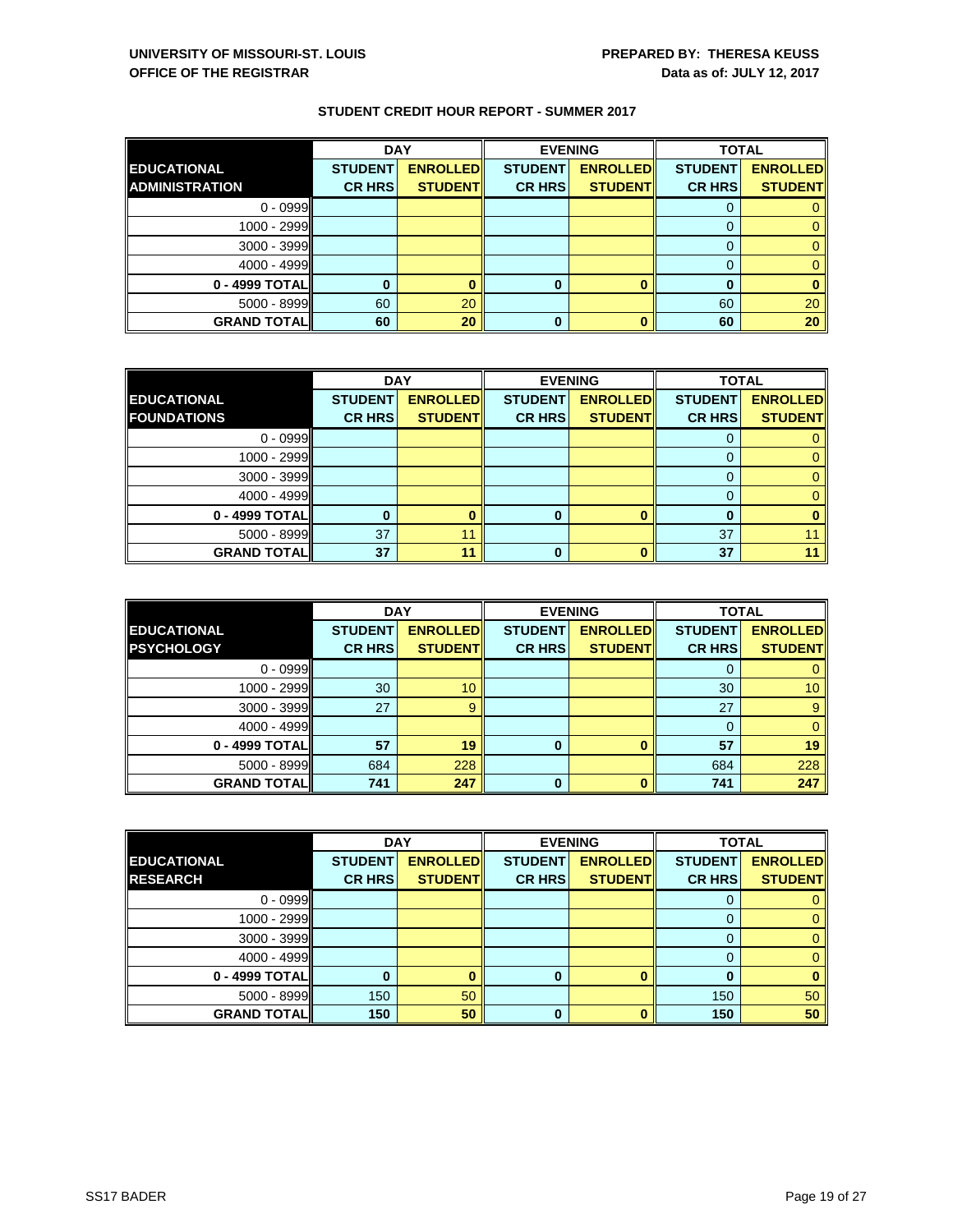|                     | <b>DAY</b>     |                 |                | <b>EVENING</b>  | <b>TOTAL</b>   |                 |
|---------------------|----------------|-----------------|----------------|-----------------|----------------|-----------------|
| <b>EDUCATIONAL</b>  | <b>STUDENT</b> | <b>ENROLLED</b> | <b>STUDENT</b> | <b>ENROLLED</b> | <b>STUDENT</b> | <b>ENROLLED</b> |
| <b>TECHNOLOGY</b>   | <b>CR HRS</b>  | <b>STUDENT</b>  | <b>CR HRS</b>  | <b>STUDENT</b>  | <b>CR HRS</b>  | <b>STUDENT</b>  |
| $0 - 0999$          |                |                 |                |                 | 0              |                 |
| 1000 - 2999         |                |                 |                |                 | 0              | 0               |
| 3000 - 3999         | 13             | 13              |                |                 | 13             | 13              |
| 4000 - 4999         | 18             | 6               |                |                 | 18             | 6               |
| 0 - 4999 TOTAL      | 31             | 19              | $\bf{0}$       |                 | 31             | 19              |
| $5000 - 8999$       | 53             | 19              |                |                 | 53             | 19              |
| <b>GRAND TOTALI</b> | 84             | 38              | $\bf{0}$       |                 | 84             | 38              |

|                    | <b>DAY</b>     |                 |                | <b>EVENING</b>  | <b>TOTAL</b>   |                 |
|--------------------|----------------|-----------------|----------------|-----------------|----------------|-----------------|
| <b>ELEMENTARY</b>  | <b>STUDENT</b> | <b>ENROLLED</b> | <b>STUDENT</b> | <b>ENROLLED</b> | <b>STUDENT</b> | <b>ENROLLED</b> |
| <b>EDUCATION</b>   | <b>CR HRS</b>  | <b>STUDENT</b>  | <b>CR HRS</b>  | <b>STUDENT</b>  | <b>CR HRS</b>  | <b>STUDENT</b>  |
| $0 - 0999$         |                |                 |                |                 | O              |                 |
| 1000 - 2999        |                |                 |                |                 |                |                 |
| $3000 - 3999$      |                |                 |                |                 |                |                 |
| 4000 - 4999        | 72             | 24              |                |                 | 72             | 24              |
| 0 - 4999 TOTALI    | 72             | 24              | 0              |                 | 72             | 24              |
| $5000 - 8999$      | 159            | 53              |                |                 | 159            | 53              |
| <b>GRAND TOTAL</b> | 231            | 77              | 0              |                 | 231            | 77              |

|                             | <b>DAY</b>     |                 | <b>EVENING</b> |                 | <b>TOTAL</b>   |                 |
|-----------------------------|----------------|-----------------|----------------|-----------------|----------------|-----------------|
|                             | <b>STUDENT</b> | <b>ENROLLED</b> | <b>STUDENT</b> | <b>ENROLLED</b> | <b>STUDENT</b> | <b>ENROLLED</b> |
| <b>HEALTH &amp; PHYS ED</b> | <b>CR HRS</b>  | <b>STUDENT</b>  | <b>CR HRS</b>  | <b>STUDENT</b>  | <b>CR HRS</b>  | <b>STUDENT</b>  |
| $0 - 0999$                  |                |                 |                |                 | 0              |                 |
| 1000 - 2999                 |                |                 |                |                 |                |                 |
| $3000 - 3999$               |                |                 |                |                 |                |                 |
| 4000 - 4999                 |                |                 |                |                 | 0              |                 |
| 0 - 4999 TOTAL              |                |                 | O              |                 |                |                 |
| 5000 - 8999                 |                |                 |                |                 |                |                 |
| <b>GRAND TOTAL</b>          | 0              |                 | 0              |                 |                |                 |

|                         | <b>DAY</b>     |                 |                | <b>EVENING</b>  |                | <b>TOTAL</b>    |  |
|-------------------------|----------------|-----------------|----------------|-----------------|----------------|-----------------|--|
|                         | <b>STUDENT</b> | <b>ENROLLED</b> | <b>STUDENT</b> | <b>ENROLLED</b> | <b>STUDENT</b> | <b>ENROLLED</b> |  |
| <b>HIGHER EDUCATION</b> | <b>CR HRS</b>  | <b>STUDENT</b>  | <b>CR HRS</b>  | <b>STUDENTI</b> | <b>CR HRS</b>  | <b>STUDENT</b>  |  |
| $0 - 0999$              |                |                 |                |                 |                | $\overline{0}$  |  |
| 1000 - 2999             |                |                 |                |                 |                | $\mathbf{0}$    |  |
| $3000 - 3999$           |                |                 |                |                 |                | $\Omega$        |  |
| $4000 - 4999$           |                |                 |                |                 |                | $\mathbf{0}$    |  |
| 0 - 4999 TOTAL          |                |                 | 0              |                 |                | $\mathbf{0}$    |  |
| $5000 - 8999$           | 108            | 36              |                |                 | 108            | 36              |  |
| <b>GRAND TOTAL</b>      | 108            | 36              | 0              |                 | 108            | 36              |  |

|                          | <b>DAY</b>                         |                 |                | <b>EVENING</b>   | <b>TOTAL</b>    |                 |
|--------------------------|------------------------------------|-----------------|----------------|------------------|-----------------|-----------------|
|                          | <b>ENROLLEDI</b><br><b>STUDENT</b> |                 | <b>STUDENT</b> | <b>ENROLLEDI</b> | <b>STUDENTI</b> | <b>ENROLLED</b> |
| <b>IMIDDLE EDUCATION</b> | <b>CR HRSI</b>                     | <b>STUDENTI</b> | <b>CR HRSI</b> | <b>STUDENTI</b>  | <b>CR HRSI</b>  | <b>STUDENT</b>  |
| $0 - 0999$               |                                    |                 |                |                  |                 |                 |
| $1000 - 2999$            |                                    |                 |                |                  |                 |                 |
| $3000 - 3999$            |                                    |                 |                |                  |                 |                 |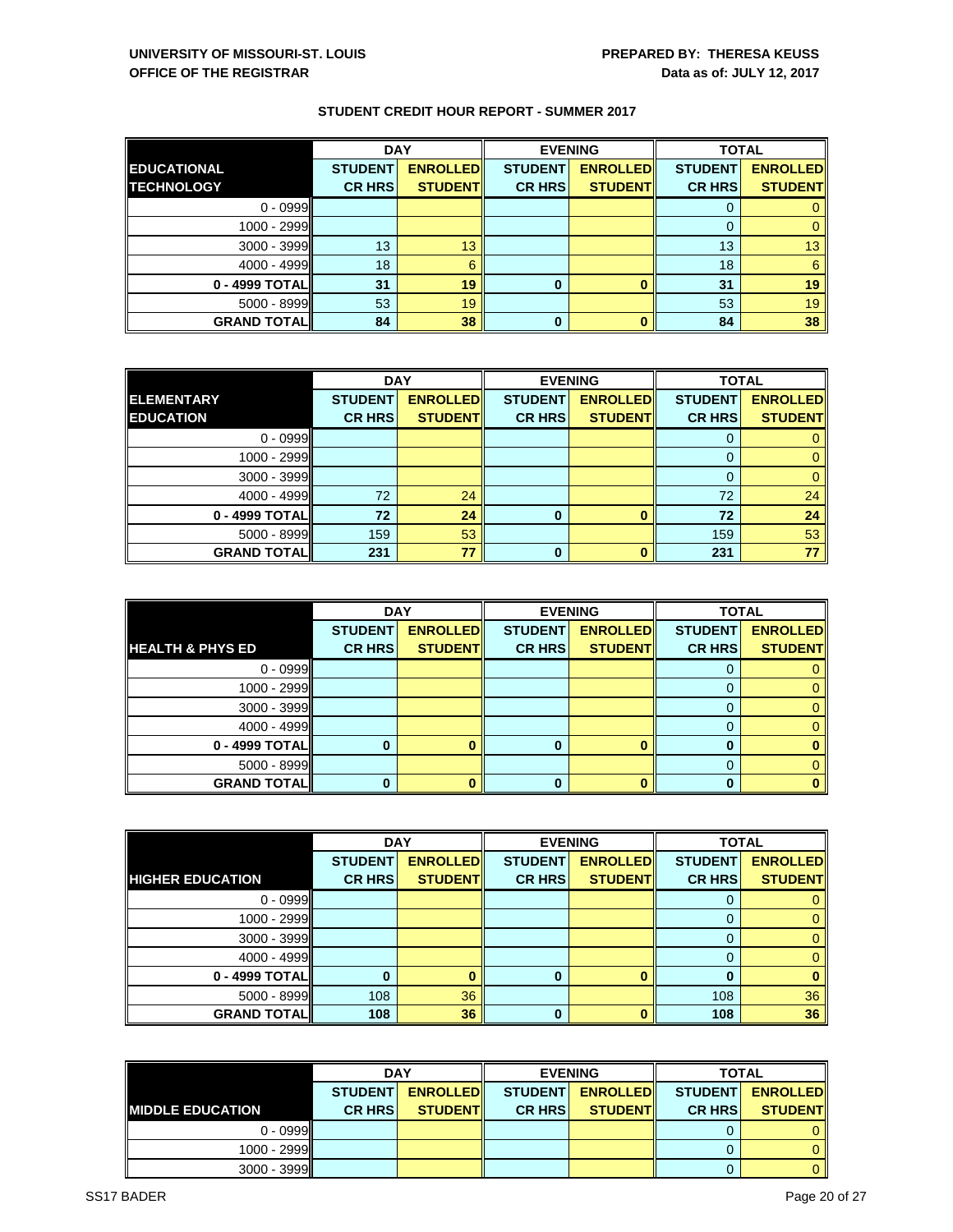| $4000 - 4999$      |  |  |  |
|--------------------|--|--|--|
| $0 - 4999$ TOTAL   |  |  |  |
| $5000 - 8999$      |  |  |  |
| <b>GRAND TOTAL</b> |  |  |  |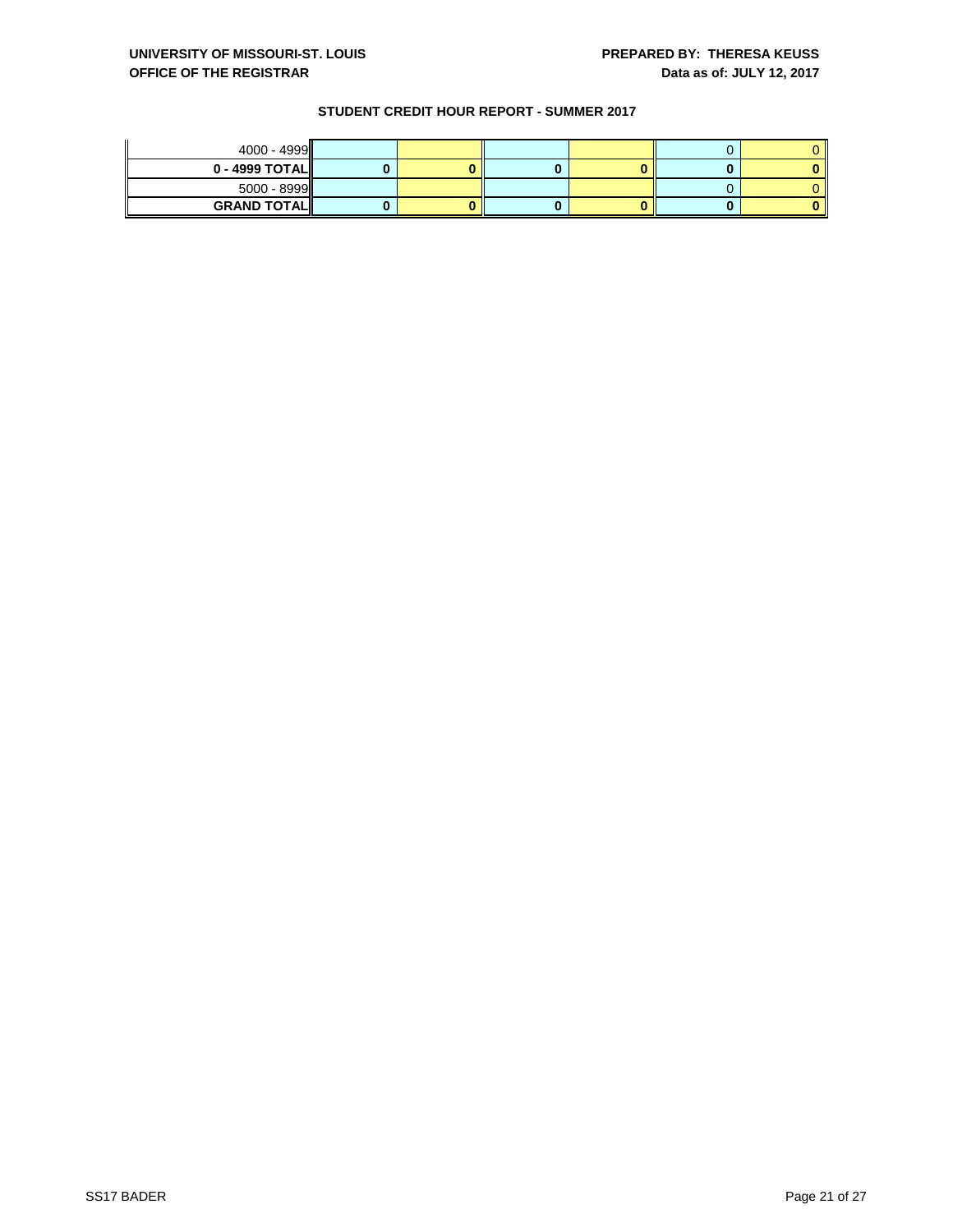|                     | <b>DAY</b>     |                 |                | <b>EVENING</b>  | <b>TOTAL</b>   |                 |
|---------------------|----------------|-----------------|----------------|-----------------|----------------|-----------------|
| <b>PHYSICAL</b>     | <b>STUDENT</b> | <b>ENROLLED</b> | <b>STUDENT</b> | <b>ENROLLED</b> | <b>STUDENT</b> | <b>ENROLLED</b> |
| <b>EDUCATION</b>    | <b>CR HRS</b>  | <b>STUDENT</b>  | <b>CR HRS</b>  | <b>STUDENT</b>  | <b>CR HRS</b>  | <b>STUDENT</b>  |
| $0 - 0999$          |                |                 |                |                 | 0              |                 |
| 1000 - 2999         |                |                 |                |                 |                |                 |
| 3000 - 3999         | 135            | 45              |                |                 | 135            | 45              |
| 4000 - 4999         |                |                 |                |                 | 0              |                 |
| 0 - 4999 TOTAL      | 135            | 45              | 0              |                 | 135            | 45              |
| $5000 - 8999$       |                |                 |                |                 | $\Omega$       |                 |
| <b>GRAND TOTALI</b> | 135            | 45              | 0              |                 | 135            | 45              |

|                     | <b>DAY</b>     |                 |                | <b>EVENING</b>  | <b>TOTAL</b>   |                 |
|---------------------|----------------|-----------------|----------------|-----------------|----------------|-----------------|
| <b>SECONDARY</b>    | <b>STUDENT</b> | <b>ENROLLED</b> | <b>STUDENT</b> | <b>ENROLLED</b> | <b>STUDENT</b> | <b>ENROLLED</b> |
| <b>EDUCATION</b>    | <b>CR HRS</b>  | <b>STUDENT</b>  | <b>CR HRS</b>  | <b>STUDENT</b>  | <b>CR HRS</b>  | <b>STUDENT</b>  |
| $0 - 0999$          |                |                 |                |                 |                |                 |
| 1000 - 2999         |                |                 |                |                 |                |                 |
| $3000 - 3999$       |                |                 |                |                 |                |                 |
| 4000 - 4999         |                |                 |                |                 | O              |                 |
| 0 - 4999 TOTAL      |                |                 | 0              |                 | n              |                 |
| 5000 - 8999         | 27             | g               |                |                 | 27             | 9               |
| <b>GRAND TOTALI</b> | 27             | 9               | 0              |                 | 27             | 9               |

|                    | <b>DAY</b>     |                 |                | <b>EVENING</b>  | <b>TOTAL</b>   |                 |
|--------------------|----------------|-----------------|----------------|-----------------|----------------|-----------------|
| <b>SPECIAL</b>     | <b>STUDENT</b> | <b>ENROLLED</b> | <b>STUDENT</b> | <b>ENROLLED</b> | <b>STUDENT</b> | <b>ENROLLED</b> |
| <b>EDUCATION</b>   | <b>CR HRS</b>  | <b>STUDENT</b>  | <b>CR HRS</b>  | <b>STUDENT</b>  | <b>CR HRS</b>  | <b>STUDENT</b>  |
| $0 - 0999$         |                |                 |                |                 |                |                 |
| 1000 - 2999        |                |                 |                |                 |                | 0               |
| 3000 - 3999        | 123            | 41              |                |                 | 123            | 41              |
| 4000 - 4999        | 81             | 27              |                |                 | 81             | 27              |
| 0 - 4999 TOTAL     | 204            | 68              | 0              |                 | 204            | 68              |
| 5000 - 8999        | 411            | 137             |                |                 | 411            | 137             |
| <b>GRAND TOTAL</b> | 615            | 205             | $\bf{0}$       |                 | 615            | 205             |

|                     | <b>DAY</b>     |                 |                | <b>EVENING</b>  |                | <b>TOTAL</b>    |  |
|---------------------|----------------|-----------------|----------------|-----------------|----------------|-----------------|--|
| <b>ITEACHER</b>     | <b>STUDENT</b> | <b>ENROLLED</b> | <b>STUDENT</b> | <b>ENROLLED</b> | <b>STUDENT</b> | <b>ENROLLED</b> |  |
| <b>EDUCATION</b>    | <b>CR HRS</b>  | <b>STUDENT</b>  | <b>CR HRS</b>  | <b>STUDENT</b>  | <b>CR HRS</b>  | <b>STUDENT</b>  |  |
| $0 - 0999$          |                |                 |                |                 |                | $\mathbf{0}$    |  |
| 1000 - 2999         | 42             | 28              |                |                 | 42             | 28              |  |
| $3000 - 3999$       | 35             | 17              | 21             |                 | 56             | 34              |  |
| $4000 - 4999$       | 42             | 14              |                |                 | 42             | 14              |  |
| 0 - 4999 TOTALI     | 119            | 59              | 21             | 17              | 140            | 76              |  |
| $5000 - 8999$       | 681            | 291             |                |                 | 681            | 291             |  |
| <b>GRAND TOTALI</b> | 800            | 350             | 21             | 17              | 821            | 367             |  |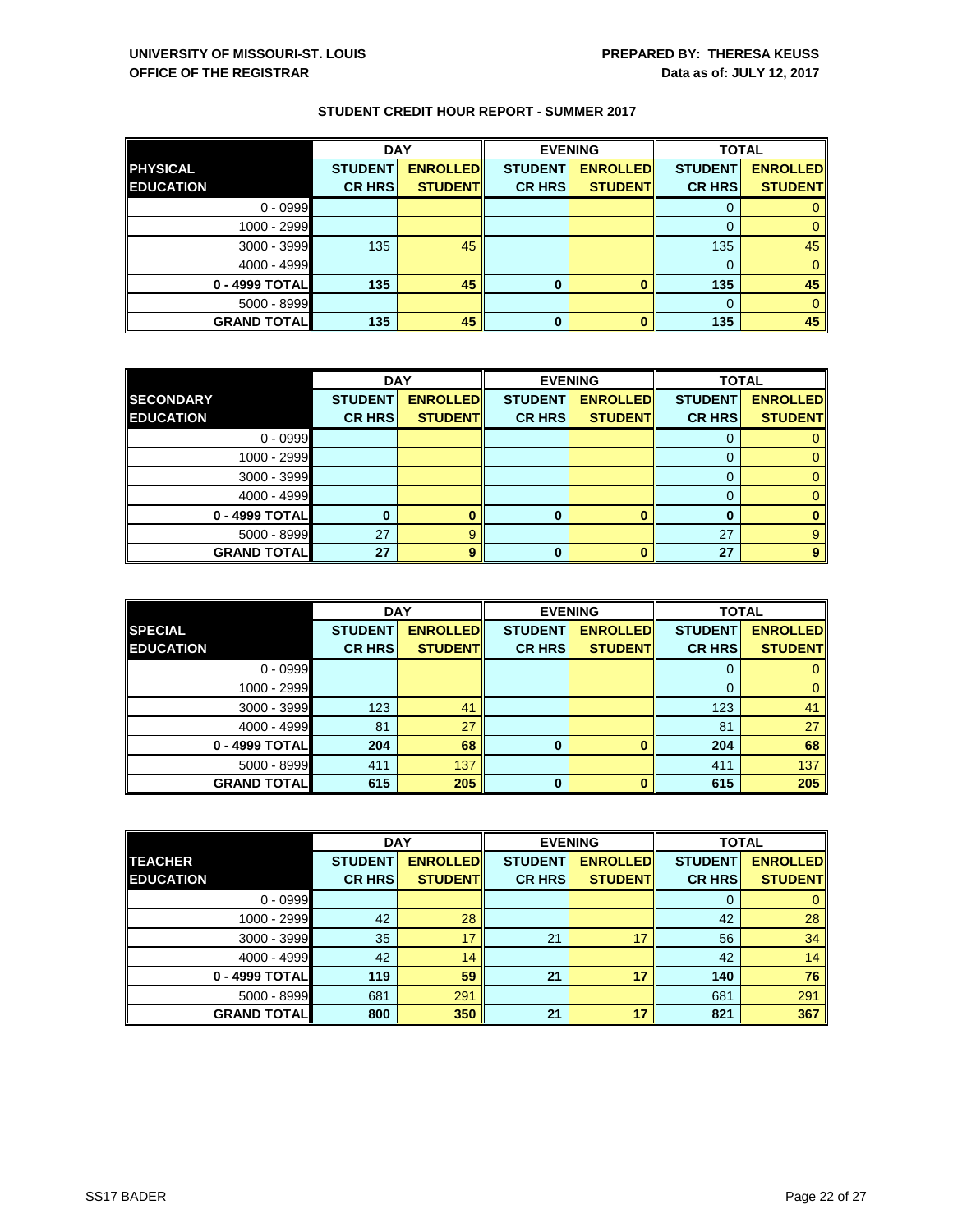|                           | <b>DAY</b>     |                 | <b>EVENING</b> |                 | <b>TOTAL</b>   |                 |
|---------------------------|----------------|-----------------|----------------|-----------------|----------------|-----------------|
| <b>TOTAL COLLEGE OF</b>   | <b>STUDENT</b> | <b>ENROLLED</b> | <b>STUDENT</b> | <b>ENROLLED</b> | <b>STUDENT</b> | <b>ENROLLED</b> |
| <b>ARTS &amp; SCIENCE</b> | <b>CR HRS</b>  | <b>STUDENT</b>  | <b>CR HRS</b>  | <b>STUDENT</b>  | <b>CR HRS</b>  | <b>STUDENT</b>  |
| $0 - 0999$                |                |                 | 0              |                 |                |                 |
| 1000 - 2999               | 6,292          | 1,995           | 1,060          | 334             | 7,352          | 2,329           |
| $3000 - 3999$             | 2,243          | 752             | 33             | 11              | 2,276          | 763             |
| $4000 - 4999$             | 668            | 234             | 270            | 90              | 938            | 324             |
| 0 - 4999 TOTALI           | 9,203          | 2,981           | 1,363          | 435             | 10,566         | 3,416           |
| $5000 - 8999$             | 485            | 214             | 0              | $\Omega$        | 485            | 214             |
| <b>GRAND TOTALI</b>       | 9,688          | 3,195           | 1,363          | 435             | 11,051         | 3,630           |

|                                | <b>DAY</b>     |                  | <b>EVENING</b> |                 | <b>TOTAL</b>   |                 |
|--------------------------------|----------------|------------------|----------------|-----------------|----------------|-----------------|
| <b>TOTAL COLLEGE OF</b>        | <b>STUDENT</b> | <b>ENROLLEDI</b> | <b>STUDENT</b> | <b>ENROLLED</b> | <b>STUDENT</b> | <b>ENROLLED</b> |
| <b>BUSINESS ADMINISTRATION</b> | <b>CR HRS</b>  | <b>STUDENT</b>   | <b>CR HRS</b>  | <b>STUDENTI</b> | <b>CR HRS</b>  | <b>STUDENT</b>  |
| $0 - 0999$                     |                |                  | 0              |                 |                |                 |
| 1000 - 2999                    | 501            | 167              | 0              |                 | 501            | 167             |
| $3000 - 3999$                  | 1,375          | 459              | 594            | 198             | 1,969          | 657             |
| $4000 - 4999$                  | 225            | 75               | 21             |                 | 246            | 82              |
| 0 - 4999 TOTALI                | 2,101          | 701              | 615            | 205             | 2,716          | 906             |
| $5000 - 8999$                  | 1,103          | 375              | 0              |                 | 1,103          | 375             |
| <b>GRAND TOTALI</b>            | 3,204          | 1,076            | 615            | 205             | 3,819          | 1,281           |

|                         | <b>DAY</b>     |                  |                | <b>EVENING</b>   | <b>TOTAL</b>   |                 |
|-------------------------|----------------|------------------|----------------|------------------|----------------|-----------------|
| <b>TOTAL COLLEGE OF</b> | <b>STUDENT</b> | <b>ENROLLEDI</b> | <b>STUDENT</b> | <b>ENROLLEDI</b> | <b>STUDENT</b> | <b>ENROLLED</b> |
| <b>EDUCATION</b>        | <b>CR HRS</b>  | <b>STUDENT</b>   | <b>CR HRS</b>  | <b>STUDENT</b>   | <b>CR HRS</b>  | <b>STUDENT</b>  |
| $0 - 0999$              | U              |                  | 0              |                  |                |                 |
| 1000 - 2999             | 72             | 38               | 0              |                  | 72             | 38              |
| 3000 - 3999             | 336            | 127              | 21             | 17               | 357            | 144             |
| 4000 - 4999I            | 315            | 91               | 0              |                  | 315            | 91              |
| 0 - 4999 TOTALI         | 723            | 256              | 21             | 17               | 744            | 273             |
| $5000 - 8999$           | 3,449          | .266             | 0              |                  | 3,449          | 1,266           |
| <b>GRAND TOTALI</b>     | 4,172          | 1,522            | 21             | 17               | 4,193          | 1,539           |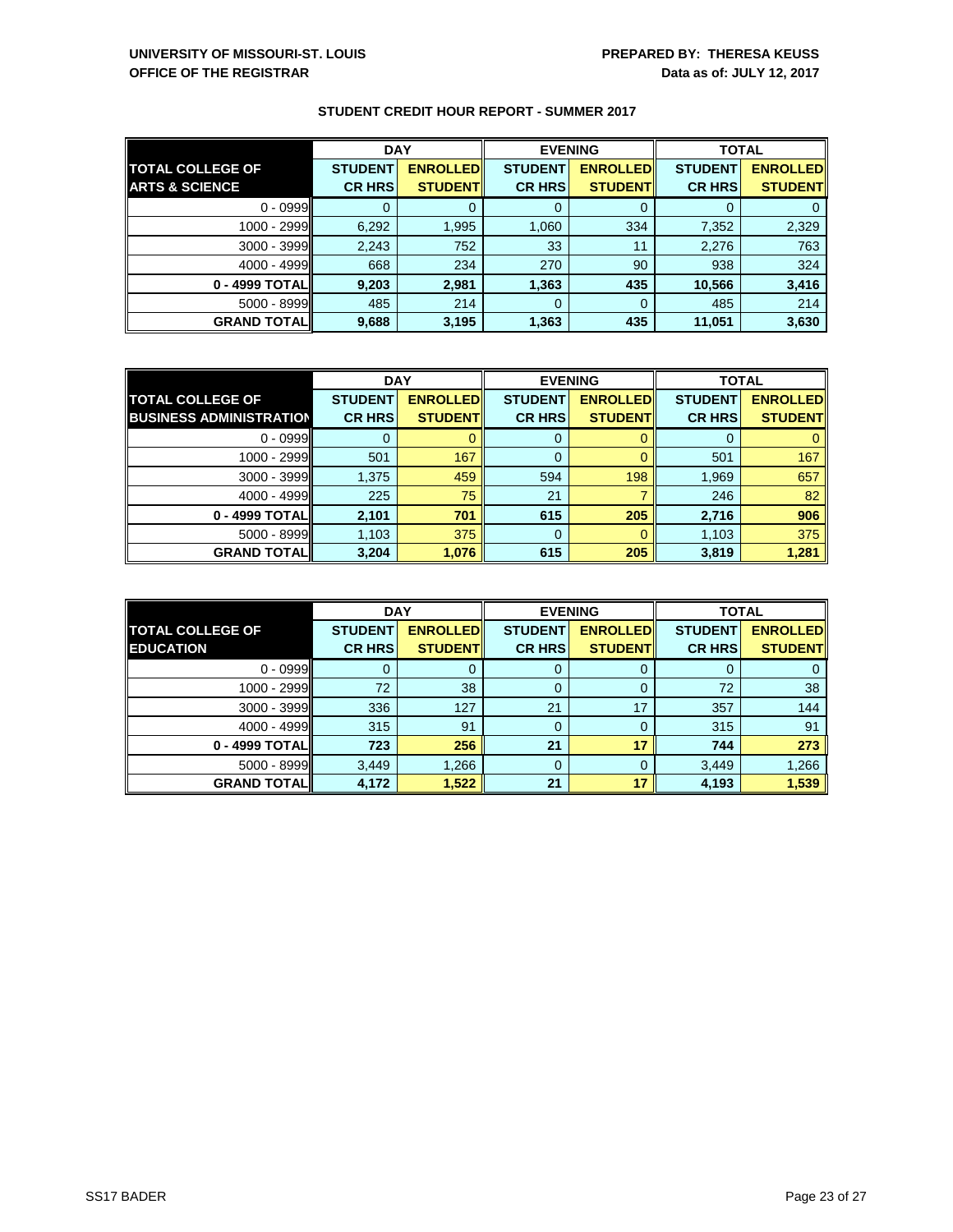|                             | <b>DAY</b>     |                 | <b>EVENING</b> |                 | <b>TOTAL</b>   |                 |
|-----------------------------|----------------|-----------------|----------------|-----------------|----------------|-----------------|
| <b>UMSL/WU ENGINEERING</b>  | <b>STUDENT</b> | <b>ENROLLED</b> | <b>STUDENT</b> | <b>ENROLLED</b> | <b>STUDENT</b> | <b>ENROLLED</b> |
| <b>PRE-ENGINEERING INC</b>  | <b>CR HRS</b>  | <b>STUDENT</b>  | <b>CR HRS</b>  | <b>STUDENT</b>  | <b>CR HRS</b>  | <b>STUDENT</b>  |
| 0 - 0999 Pre-Engineering    |                |                 |                |                 | 0              |                 |
| 1000 - 2999 Pre-Engineering |                |                 |                |                 | $\Omega$       |                 |
| $0 - 0999$                  |                |                 |                |                 | $\Omega$       | 0               |
| $1000 - 2999$               |                |                 | 165            | 55              | 165            | 55              |
| $3000 - 3999$               |                |                 | 209            | 68              | 209            | 68              |
| 4000 - 4999                 | 92             | 23              | 102            | 50              | 194            | 73              |
| 0 - 4999 TOTAL              | 92             | 23              | 476            | 173             | 568            | 196             |
| 5000 - 8999                 |                |                 |                |                 | $\Omega$       | $\Omega$        |
| <b>GRAND TOTAL</b>          | 92             | 23              | 476            | 173             | 568            | 196             |

|                         | <b>DAY</b>     |                  |                | <b>EVENING</b>  | <b>TOTAL</b>   |                 |
|-------------------------|----------------|------------------|----------------|-----------------|----------------|-----------------|
| <b>TOTAL COLLEGE OF</b> | <b>STUDENT</b> | <b>ENROLLEDI</b> | <b>STUDENT</b> | <b>ENROLLED</b> | <b>STUDENT</b> | <b>ENROLLED</b> |
| <b>NURSING</b>          | <b>CR HRS</b>  | <b>STUDENT</b>   | <b>CR HRS</b>  | <b>STUDENT</b>  | <b>CR HRS</b>  | <b>STUDENT</b>  |
| $0 - 0999$              |                |                  |                |                 |                |                 |
| 1000 - 2999             |                |                  |                |                 | $\Omega$       | 0               |
| $3000 - 3999$           | 927            | 215              | 327            | 109             | 1,254          | 324             |
| $4000 - 4999$           | 852            | 266              | 108            | 27              | 960            | 293             |
| 0 - 4999 TOTAL          | 1,779          | 481              | 435            | 136             | 2,214          | 617             |
| $5000 - 8999$           | 909            | 286              |                |                 | 909            | 286             |
| <b>GRAND TOTALI</b>     | 2,688          | 767              | 435            | 136             | 3,123          | 903             |

|                         |                | <b>DAY</b>      | <b>EVENING</b> |                 | <b>TOTAL</b>   |                 |
|-------------------------|----------------|-----------------|----------------|-----------------|----------------|-----------------|
| <b>TOTAL COLLEGE OF</b> | <b>STUDENT</b> | <b>ENROLLED</b> | <b>STUDENT</b> | <b>ENROLLED</b> | <b>STUDENT</b> | <b>ENROLLED</b> |
| <b>OPTOMETRY</b>        | <b>CR HRS</b>  | <b>STUDENT</b>  | <b>CR HRS</b>  | <b>STUDENT</b>  | <b>CR HRS</b>  | <b>STUDENT</b>  |
| $0 - 0999$              |                |                 |                |                 | 0              | 0               |
| 1000 - 2999             |                |                 |                |                 | $\mathbf{0}$   | $\mathbf 0$     |
| 3000 - 3999             |                |                 |                |                 | $\mathbf{0}$   | $\mathbf 0$     |
| 4000 - 4999             |                |                 |                |                 | $\Omega$       | $\mathbf 0$     |
| 0 - 4999 TOTAL          | $\bf{0}$       | $\bf{0}$        | $\mathbf{0}$   | $\bf{0}$        | $\bf{0}$       | $\bf{0}$        |
| 5000 - 8999             | 1,038          | 270             |                |                 | 1,038          | 270             |
| <b>GRAND TOTAL</b>      | 1,038          | 270             | $\bf{0}$       | $\bf{0}$        | 1,038          | 270             |
|                         |                |                 |                |                 |                |                 |
|                         |                |                 |                |                 |                |                 |
|                         |                | <b>DAY</b>      | <b>EVENING</b> |                 | <b>TOTAL</b>   |                 |
| <b>SCHOOL OF</b>        | <b>STUDENT</b> | <b>ENROLLED</b> | <b>STUDENT</b> | <b>ENROLLED</b> | <b>STUDENT</b> | <b>ENROLLED</b> |
| <b>SOCIAL WORK</b>      | <b>CR HRS</b>  | <b>STUDENT</b>  | <b>CR HRS</b>  | <b>STUDENT</b>  | <b>CR HRS</b>  | <b>STUDENT</b>  |
| $0 - 0999$              |                |                 |                |                 | $\Omega$       | $\Omega$        |
| 1000 - 2999             | 6              | $\overline{2}$  |                |                 | 6              | $\overline{2}$  |
| 3000 - 3999             |                |                 |                |                 | $\Omega$       | $\Omega$        |
| 4000 - 4999             | 284            | 102             | 210            | 70              | 494            | 172             |
| 0 - 4999 TOTAL          | 290            | 104             | 210            | 70              | 500            | 174             |
| 5000 - 8999             | 286            | 109             |                |                 | 286            | 109             |
| <b>GRAND TOTAL</b>      | 576            | 213             | 210            | 70              | 786            | 283             |

|                 |            | <b>DAY</b>     |                  | <b>EVENING</b> |                  | <b>TOTAL</b>   |                   |
|-----------------|------------|----------------|------------------|----------------|------------------|----------------|-------------------|
| <b>TOTAL</b>    |            | <b>STUDENT</b> | <b>ENROLLEDI</b> |                | STUDENT ENROLLED |                | STUDENTI ENROLLED |
| <b>GRADUATE</b> |            | <b>CR HRSI</b> | <b>STUDENT</b>   | <b>CR HRSI</b> | <b>STUDENTI</b>  | <b>CR HRSI</b> | <b>STUDENT</b>    |
|                 | $0 - 0999$ |                |                  |                |                  |                |                   |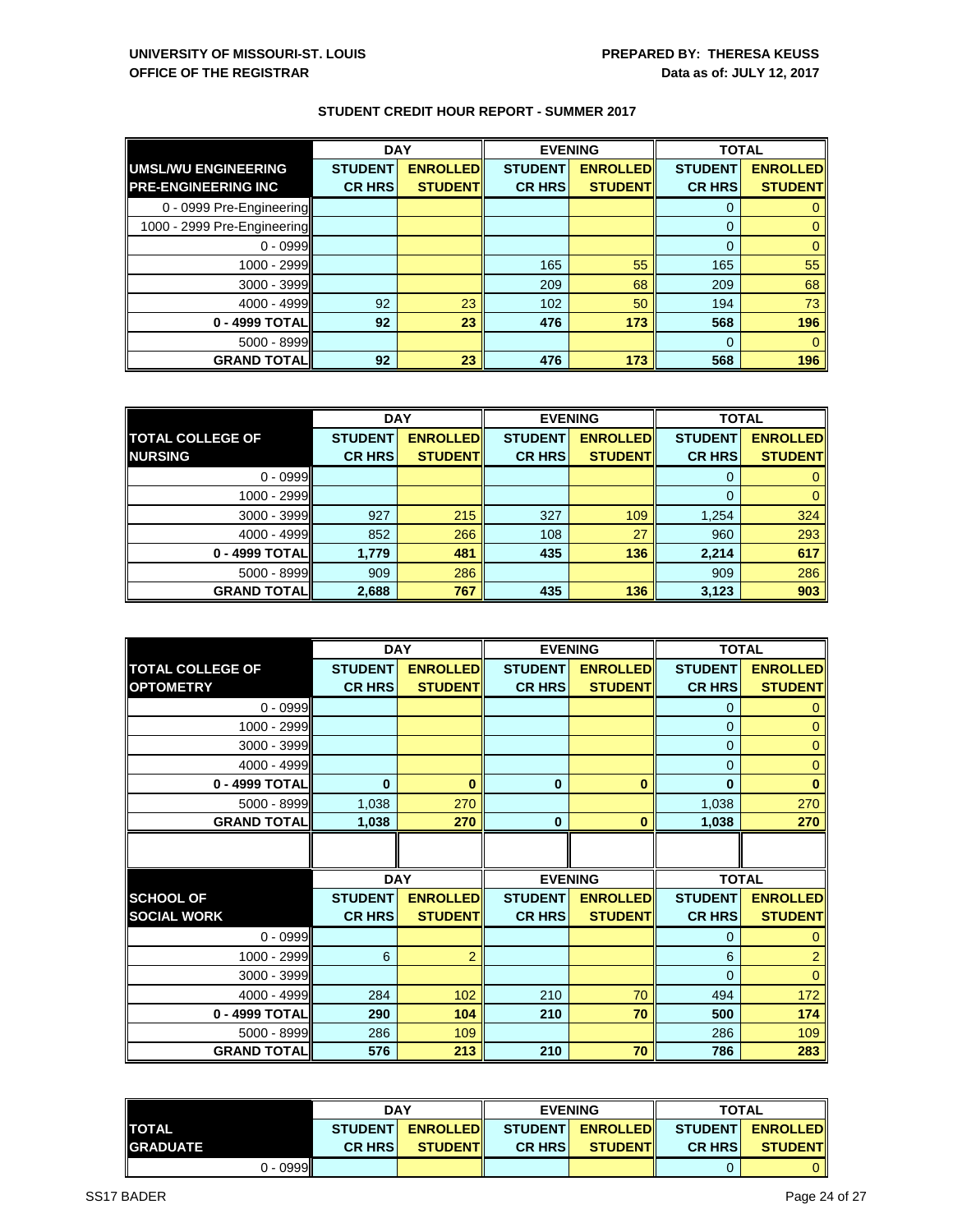| $1000 - 2999$  |    |  |    |  |
|----------------|----|--|----|--|
| $3000 - 3999$  |    |  |    |  |
| $4000 - 4999$  |    |  |    |  |
| 0 - 4999 TOTAL |    |  |    |  |
|                |    |  |    |  |
| $5000 - 8999$  | 33 |  | 33 |  |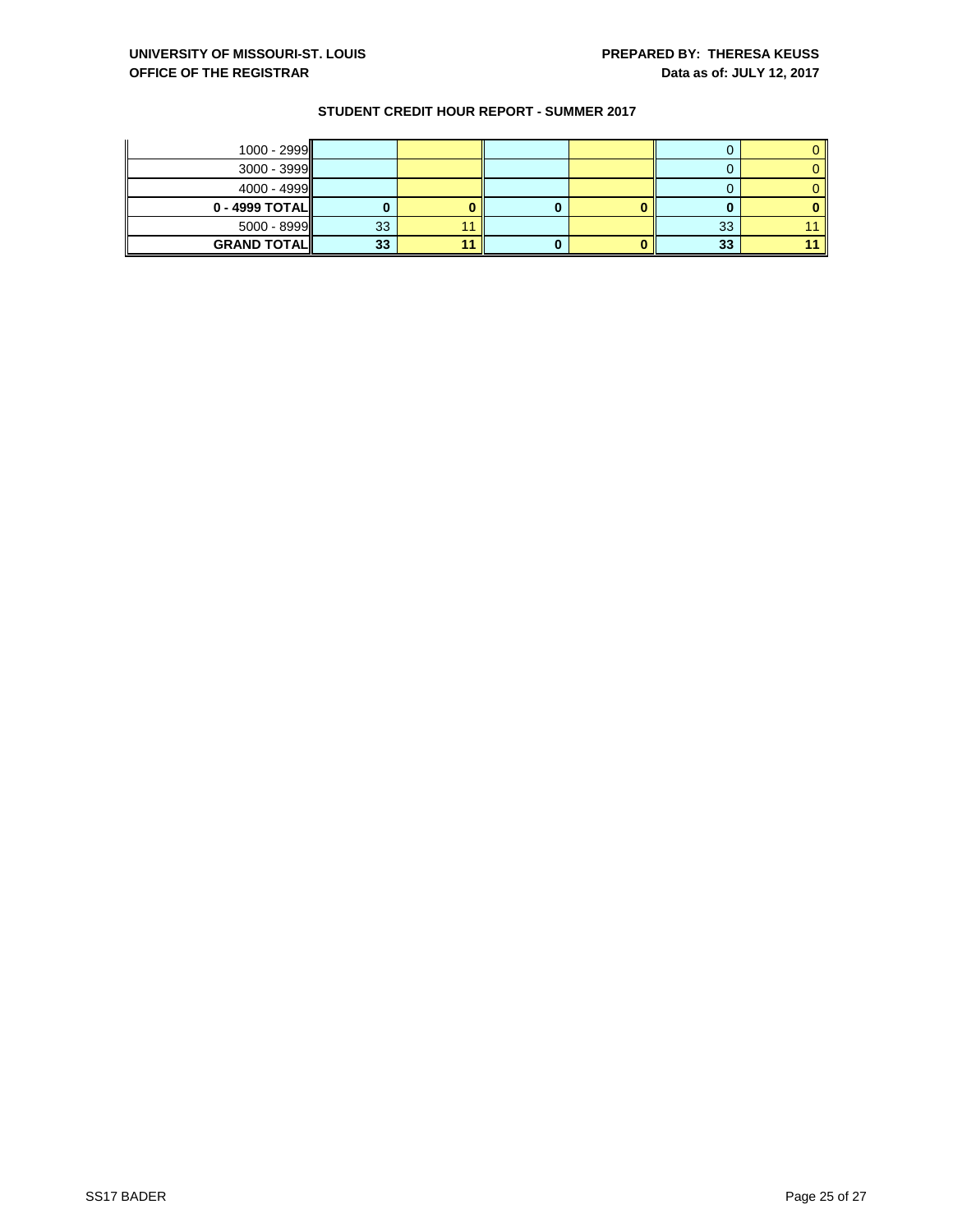|                          | <b>DAY</b>     |                 |                | <b>EVENING</b>  | <b>TOTAL</b>   |                 |
|--------------------------|----------------|-----------------|----------------|-----------------|----------------|-----------------|
| TOTAL AIR &              | <b>STUDENT</b> | <b>ENROLLED</b> | <b>STUDENT</b> | <b>ENROLLED</b> | <b>STUDENT</b> | <b>ENROLLED</b> |
| <b>IMILITARY SCIENCE</b> | <b>CR HRS</b>  | <b>STUDENT</b>  | <b>CR HRS</b>  | <b>STUDENT</b>  | <b>CR HRS</b>  | <b>STUDENT</b>  |
| $0 - 0999$               |                |                 |                |                 | Ü              |                 |
| 1000 - 2999              |                |                 |                |                 |                |                 |
| $3000 - 3999$            |                |                 |                |                 |                |                 |
| $4000 - 4999$            |                |                 |                |                 | O              |                 |
| 0 - 4999 TOTAL           |                |                 | ŋ              |                 |                |                 |
| $5000 - 8999$            |                |                 |                |                 |                |                 |
| <b>GRAND TOTALI</b>      |                |                 |                |                 |                |                 |

|                    | <b>DAY</b>     |                 |                | <b>EVENING</b>  | <b>TOTAL</b>   |                 |
|--------------------|----------------|-----------------|----------------|-----------------|----------------|-----------------|
|                    | <b>STUDENT</b> | <b>ENROLLED</b> | <b>STUDENT</b> | <b>ENROLLED</b> | <b>STUDENT</b> | <b>ENROLLED</b> |
| <b>TOTAL CO-OP</b> | <b>CR HRS</b>  | <b>STUDENT</b>  | <b>CR HRS</b>  | <b>STUDENT</b>  | <b>CR HRS</b>  | <b>STUDENT</b>  |
| $0 - 0999$         |                |                 |                |                 | υ              |                 |
| 1000 - 2999        |                |                 |                |                 |                |                 |
| $3000 - 3999$      | 204            | 38              |                |                 | 204            | 38              |
| 4000 - 4999        | 21             | 6               |                |                 | 21             | 6               |
| 0 - 4999 TOTAL     | 225            | 44              | $\bf{0}$       |                 | 225.0          | 44              |
| 5000 - 8999        | 6              |                 |                |                 | 6              |                 |
| <b>GRAND TOTAL</b> | 231            | 45              | 0              |                 | 231            | 45              |

|                        | <b>DAY</b>     |                 |                | <b>EVENING</b>  | <b>TOTAL</b>   |                 |
|------------------------|----------------|-----------------|----------------|-----------------|----------------|-----------------|
|                        | <b>STUDENT</b> | <b>ENROLLED</b> | <b>STUDENT</b> | <b>ENROLLED</b> | <b>STUDENT</b> | <b>ENROLLED</b> |
| <b>TOTAL ON CAMPUS</b> | <b>CR HRS</b>  | <b>STUDENT</b>  | <b>CR HRS</b>  | <b>STUDENT</b>  | <b>CR HRS</b>  | <b>STUDENT</b>  |
| $0 - 0999$             |                |                 | 0              |                 | O              | 0               |
| 1000 - 2999            | 6,871          | 2,202           | 1,225          | 389             | 8,096          | 2,591           |
| $3000 - 3999$          | 5,085          | .591            | 1,184          | 403             | 6,269          | 1,994           |
| $4000 - 4999$          | 2,457          | 797             | 711            | 244             | 3,168          | 1,041           |
| 0 - 4999 TOTALI        | 14,413         | 4,590           | 3,120          | 1,036           | 17,533         | 5,626           |
| $5000 - 8999$          | 7,309          | 2,532           | 0              |                 | 7,309          | 2,532           |
| <b>GRAND TOTALI</b>    | 21,722         | 7,122           | 3,120          | 1,036           | 24,842         | 8,158           |

| <b>TOTAL OFF CAMPUS</b> |                | <b>DAY</b>      | <b>EVENING</b> |                 | <b>TOTAL</b>   |                 |
|-------------------------|----------------|-----------------|----------------|-----------------|----------------|-----------------|
| <b>CREDIT HOURS BY</b>  | <b>STUDENT</b> | <b>ENROLLED</b> | <b>STUDENT</b> | <b>ENROLLED</b> | <b>STUDENT</b> | <b>ENROLLED</b> |
| <b>COURSE LEVEL</b>     | <b>CR HRS</b>  | <b>STUDENT</b>  | <b>CR HRS</b>  | <b>STUDENT</b>  | <b>CR HRS</b>  | <b>STUDENT</b>  |
| $0 - 0999$              |                |                 |                |                 |                |                 |
| 1000 - 2999             | 147            | 49              |                |                 | 147            | 49              |
| $3000 - 3999$           | 189            | 63              |                |                 | 189            | 63              |
| $4000 - 4999$           | 96             | 32              |                |                 | 96             | 32              |
| 0 - 4999 TOTALI         | 432            | 144             | 0              |                 | 432            | 144             |
| $5000 - 8999$           | 1.081          | 470             |                |                 | 1,081          | 470             |
| <b>GRAND TOTAL</b>      | 1,513          | 614             | 0              |                 | 1,513          | 614             |